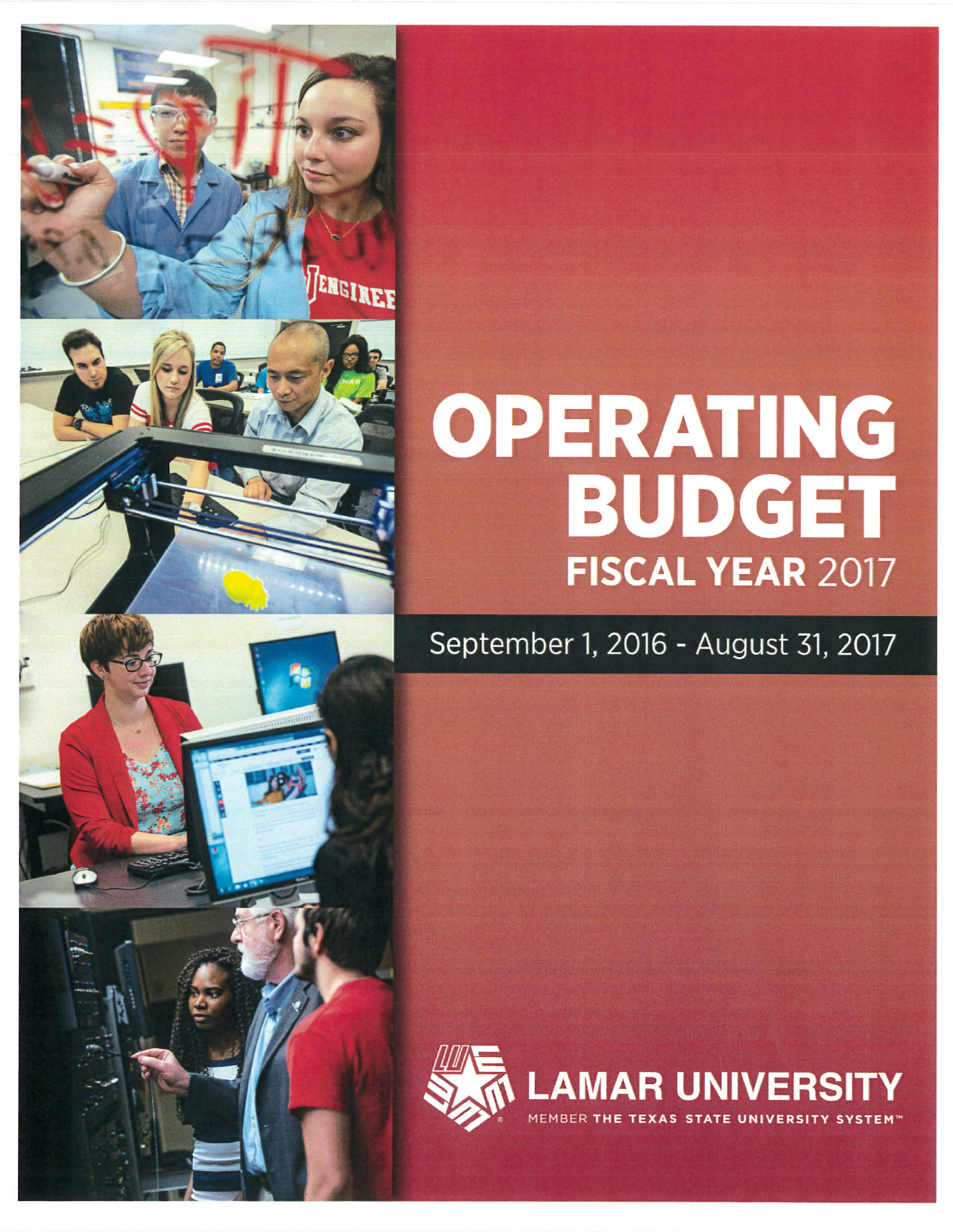A Member of The Texas State University System

### ORGANIZATIONAL DATA AS OF AUGUST 31, 2016

# **The Texas State University System**

#### **OFFICERS BOARD OF REGENTS**

**Dr. Jaime R. Garza Chairman**

**Rossanna Salazar Vice Chairman**

**Term Expires Hometown**

#### **MEMBERS**

**Dr. Jaime R. Garza 2/1/2017 2/1/2017 2018 2/1/2017 2/1/2017 2/1/2017 2/1/2017 2/1/2017 2/1/2017 2/1/2017 2/1/2017 2/1/2017 Rossanna Salazar 2/1/2017 Austin Charlie Amato 2/1/2019 San Antonio Veronica Muzquiz Edwards 2/1/2021 San Antonio David Montagne Beaumont Controllering in the Controllering of the Controllering of the Controllering in the Beaumont Controllering in the Controllering September 2/1/2019 <b>Bellaire Bellaire Bellaire Bellaire Bel Vernon Reaser III 2/1/2019 Bellaire William F. Scott 2/1/2019 Nederland Alan L. Tinsley 2/1/2021 Madisonville Donna N. Williams 2/1/2017 Arlington Dylan J. McFarland, Student** 

### **ADMINISTRATIVE OFFICERS**

#### **SYSTEM OFFICE**

| Dr. Brian McCall      | Chancellor                                         |
|-----------------------|----------------------------------------------------|
| Dr. John Hayek        | <b>Vice Chancellor for Academic Affairs</b>        |
| Dr. Fernando C. Gomez | <b>Vice Chancellor and General Counsel</b>         |
| Dr. Roland Smith      | <b>Vice Chancellor for Finance</b>                 |
| Sean Cunningham       | <b>Vice Chancellor for Governmental Relations</b>  |
| Peter E. Graves       | <b>Vice Chancellor for Contract Administration</b> |
| Carole M. Fox         | <b>Director of Audits and Analysis</b>             |
|                       | Lomon Huissandts                                   |

**Lamar University**

#### **ADMINISTRATIVE OFFICERS**

**Dr. Kenneth Evans President**

**Dr. James Marquart Provost and Vice President for Academic Affairs Dr. Cruse Melvin Vice President for Finance and Operations Dr. Vicki McNeil Vice President for Student Engagement Juan Zabala Vice President University Advancement Vice President Information Technology Jason Henderson Athletic Director**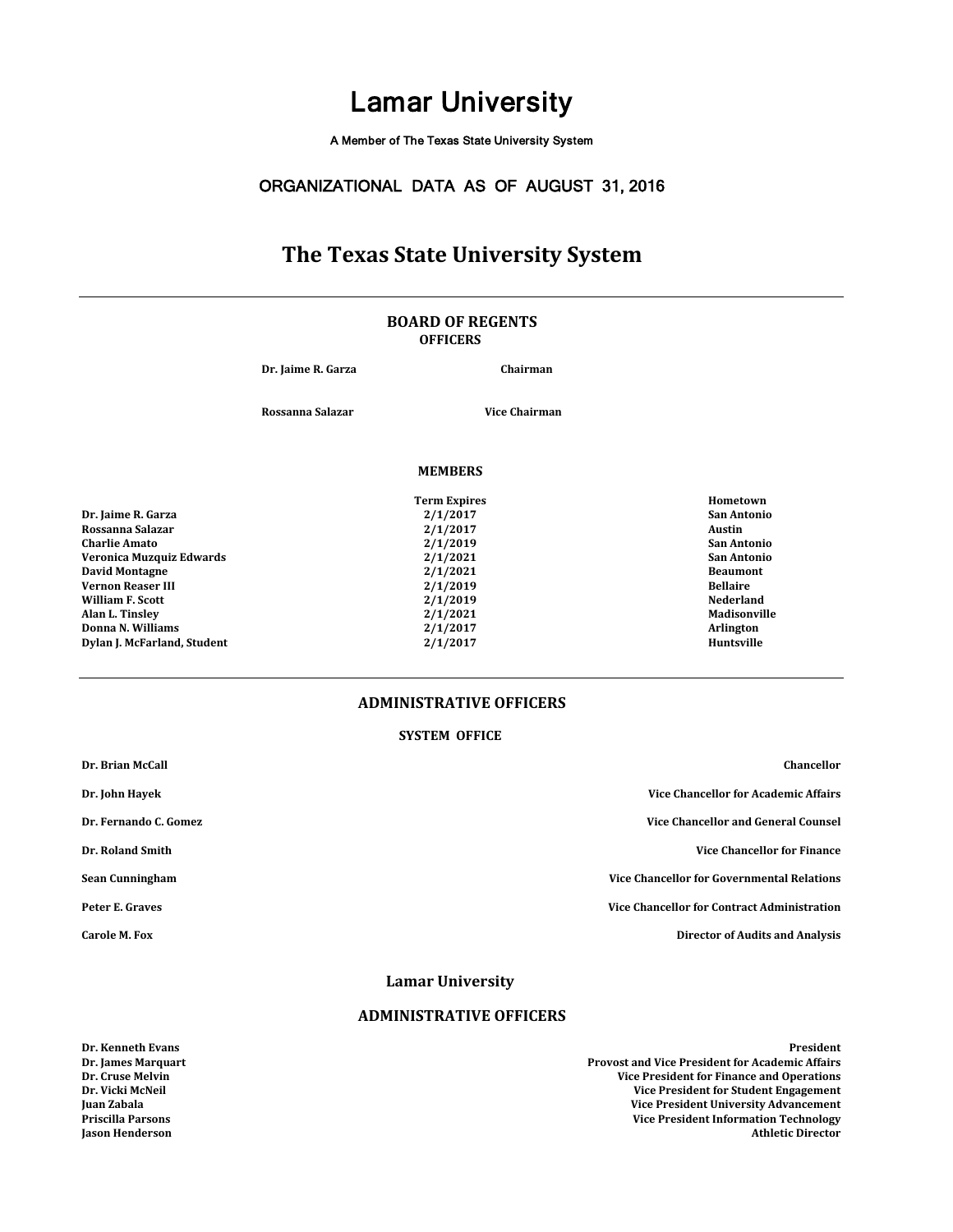# **LAMAR UNIVERSITY**

Fiscal Year 2017 Operating Budget

Table of Contents

### Operating Budget Detail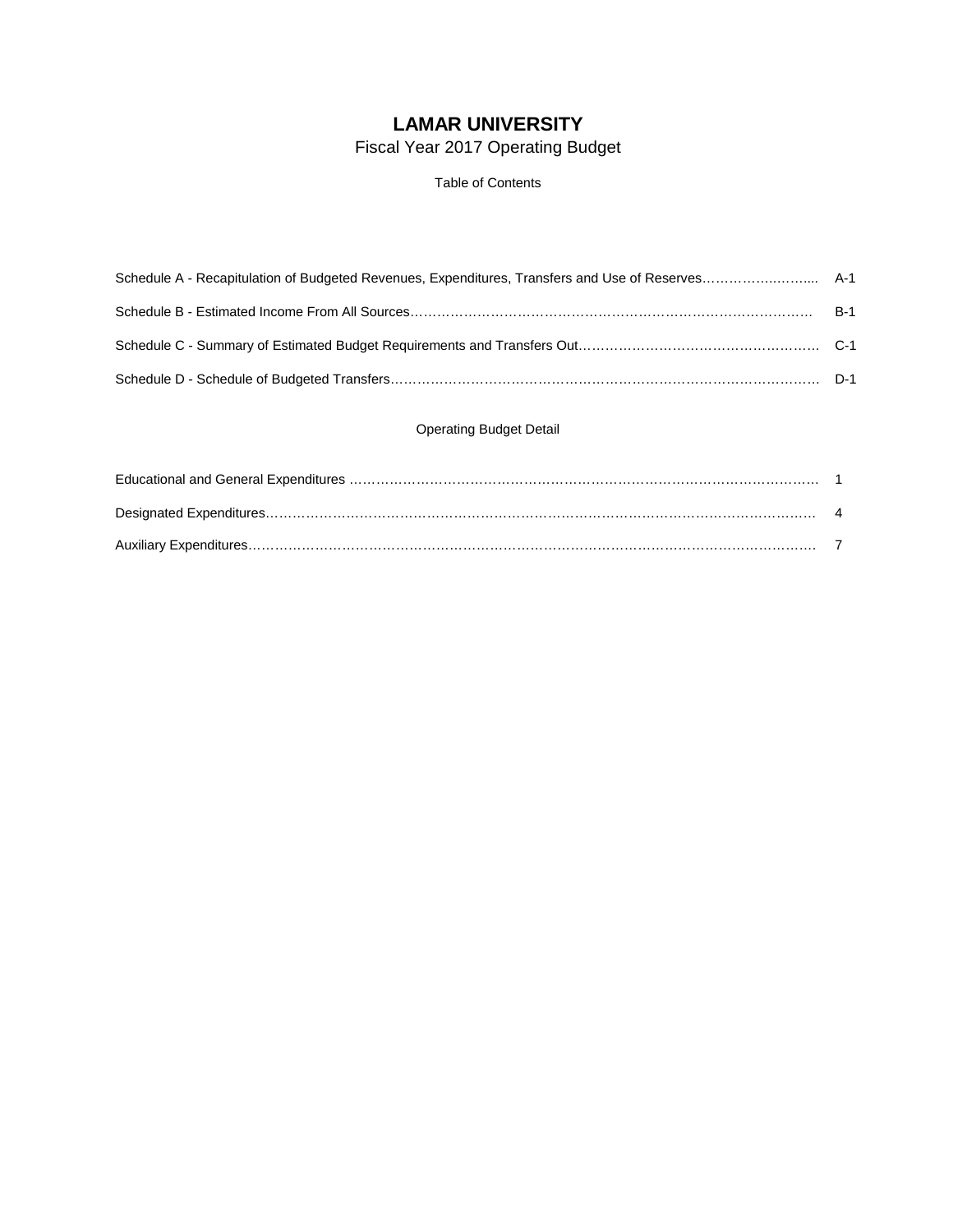Schedule A

Recapitulation of Budgeted Revenues, Expenditures, Transfers and Use of Reserves For Fiscal Year Ending August 31, 2017

|                                                                                                                           | <b>Estimated</b><br><b>Revenues</b>                                                     | <b>Transfers</b><br><b>In</b>                      |   | <b>Budgeted</b><br><b>Expenditures</b>                                  | <b>Transfers</b><br>Out                                          | <b>Total</b><br><b>Budget</b>                                        | <b>Net</b><br>Transfers*                                   | Use of<br><b>Reserves</b> |
|---------------------------------------------------------------------------------------------------------------------------|-----------------------------------------------------------------------------------------|----------------------------------------------------|---|-------------------------------------------------------------------------|------------------------------------------------------------------|----------------------------------------------------------------------|------------------------------------------------------------|---------------------------|
| <b>Lamar University</b><br><b>Educational &amp; General</b><br>Designated<br><b>Auxiliary Enterprises</b><br>Total        | \$<br>103,660,387 \$<br>86,950,665<br>37,209,572<br>227,820,624                         | 23,564,812<br>3,312,846<br>7,899,039<br>34,776,697 | S | $(111, 425, 196)$ \$<br>(57, 131, 177)<br>(31,805,043)<br>(200,361,416) | (15,800,003)<br>(33, 132, 334)<br>(13,303,568)<br>(62, 235, 905) | (127, 225, 199)<br>(90, 263, 511)<br>(45, 108, 611)<br>(262,597,321) | 7,764,809<br>(29, 819, 488)<br>(5,404,529)<br>(27,459,208) | -\$                       |
| <b>Estimated Revenues</b><br><b>Budgeted Use of Reserves</b><br><b>Total Budgeted Sources</b>                             | 227,820,624<br>227,820,624                                                              |                                                    |   |                                                                         |                                                                  |                                                                      |                                                            |                           |
| <b>Budgeted Expenditures</b><br><b>Net Transfers</b><br><b>Total Budgeted Uses</b>                                        | (200, 361, 416)<br>(27, 459, 208)<br>(227,820,624)                                      |                                                    |   |                                                                         |                                                                  |                                                                      |                                                            |                           |
| <b>Budgeted Expenditures</b><br><b>Transfers Out</b><br><b>Total Budget</b><br>Transfers In<br><b>Total Budgeted Uses</b> | \$<br>(200, 361, 416)<br>(62, 235, 905)<br>(262,597,321)<br>34,776,697<br>(227,820,624) | <b>Total Budgeted Sources</b>                      |   | Excludes Service Departments (if any)                                   | Transfers between Current Unrestricted Funds in Budget           |                                                                      |                                                            |                           |

\*Net Transfers = Transfers for Capital Improvements, Debt Service, and TSUS Administrative Costs

|                                           | <b>Net Transfers</b> |             |  |  |  |  |
|-------------------------------------------|----------------------|-------------|--|--|--|--|
| <b>Transfer to Plant Fund</b>             | S                    | (5,889,301) |  |  |  |  |
| Transfer to TSUS TRB Debt Service         |                      | (7,097,856) |  |  |  |  |
| Transfer to TSUS for Administrative Costs |                      | (1,472,333) |  |  |  |  |
| <b>Transfer to TSUS Bond Debt Service</b> |                      | (196, 150)  |  |  |  |  |
| <b>Transfer to Plant Fund</b>             |                      | (2,910,150) |  |  |  |  |
| <b>Transfer to TSUS Bond Debt Service</b> |                      | (9,893,418) |  |  |  |  |

\$ (27,459,208) Net Transfers

**Budgeted**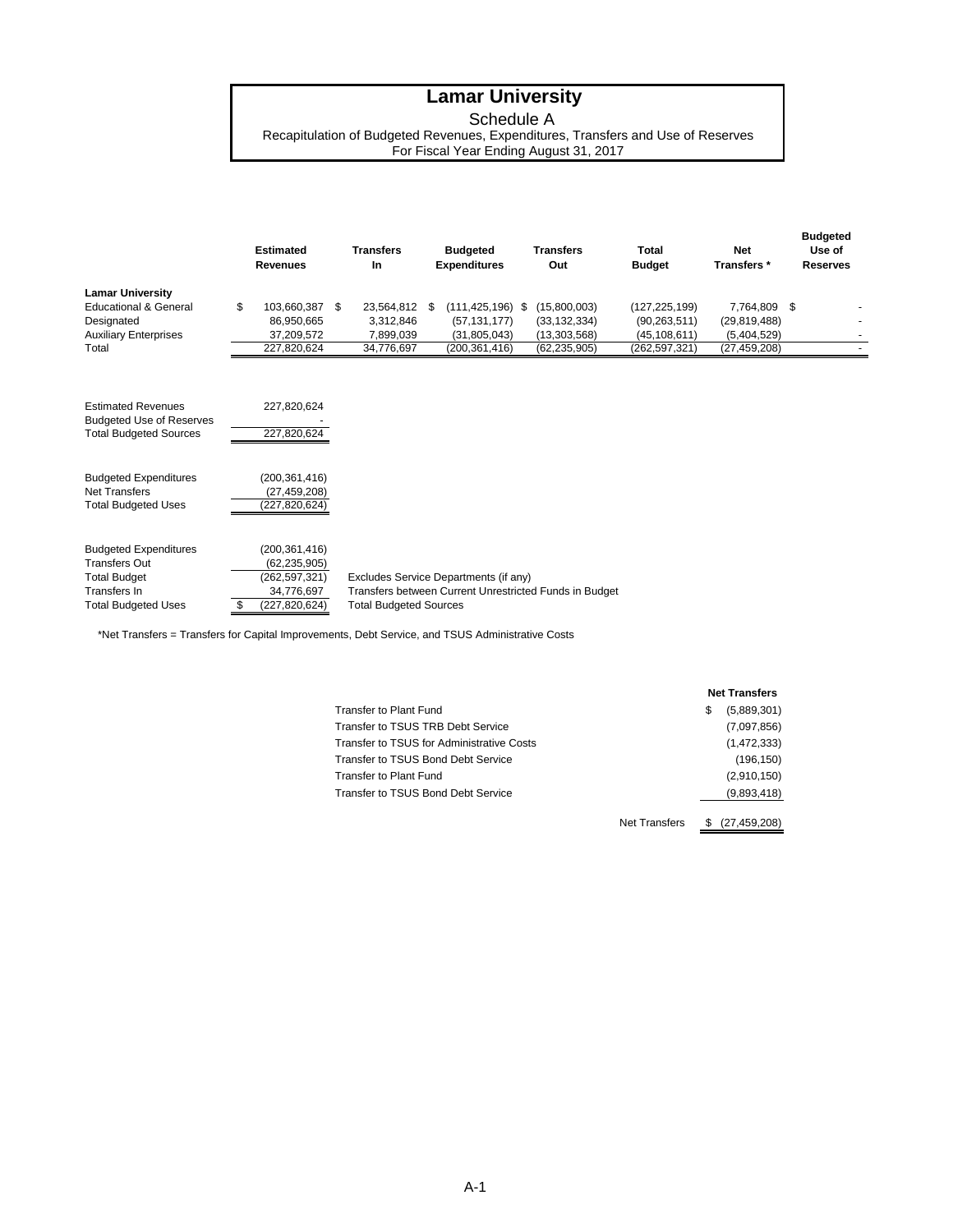Schedule B

### Estimated Income From All Sources For Fiscal Year Ending August 31, 2017

| Index                                           | <b>Description</b>                                                               | FY 2017           |
|-------------------------------------------------|----------------------------------------------------------------------------------|-------------------|
| <b>Educational and General</b>                  |                                                                                  |                   |
| <b>Revenue Index</b>                            |                                                                                  |                   |
| 130500                                          | General Revenue Appn. - H.B. 1 (excluding Special Items)                         | \$<br>43,588,063  |
| 130500                                          | Comprehensive Research Fund                                                      | 211,093           |
| 130500                                          | Academy in the Humanities                                                        | 213,888           |
| 130500                                          | Hazardous Substance Research Center                                              | 301,430           |
| 130500                                          | Air Quality Initiate                                                             | 436,407           |
| 130500                                          | Center-Advances in Study Port Mgmt                                               | 1,460,000         |
| 130500                                          | Center for Water and Air Quality                                                 | 550,000           |
| 130500                                          | Spindletop Museum                                                                | 20,491            |
| 130500                                          | Small Business Development Center                                                | 131,910           |
| 130500                                          | <b>Community Outreach</b>                                                        | 54,706            |
| 130500                                          | Spindlletop Teaching Center                                                      | 93,517            |
| 130500                                          | Institutional Enhancement                                                        | 2,002,306         |
| 130502                                          | <b>HEAF</b>                                                                      | 14,101,882        |
| 130505                                          | <b>Benefit Appropriations</b>                                                    | 15,200,593        |
| 130510                                          | Tuition                                                                          | 20,084,359        |
| 130511                                          | Other Income                                                                     | 34,000            |
| 130512                                          | Records Fee                                                                      | 500,000           |
| 130514                                          | Interest Revenue                                                                 | 35,000            |
| 130500                                          | HB 100 TRB Debt Service                                                          | 4,640,742         |
| <b>Total E&amp;G Revenue</b>                    |                                                                                  | \$<br>103,660,387 |
|                                                 |                                                                                  |                   |
|                                                 |                                                                                  |                   |
| <b>Transfers In</b>                             |                                                                                  |                   |
| 130503                                          | Non-Mandatory Operating Transfer In - IT Fee                                     | \$<br>4,186,149   |
| 130503                                          | Non-Mandatory Operating Transfer In - Designated Tuition                         | 19,378,663        |
| <b>Total E&amp;G Transfers In</b>               |                                                                                  | \$<br>23,564,812  |
|                                                 |                                                                                  |                   |
|                                                 |                                                                                  |                   |
| <b>Total E&amp;G Revenue and Transfers In</b>   |                                                                                  | \$<br>127,225,199 |
|                                                 |                                                                                  |                   |
| <b>Designated Funds</b><br><b>Revenue Index</b> |                                                                                  |                   |
| <b>Student Tuition and Fees</b>                 |                                                                                  |                   |
| 330510                                          | Tuition                                                                          |                   |
|                                                 |                                                                                  | \$<br>41,622,011  |
| 320702                                          | <b>Higher Education Partnership</b>                                              | 20,693,753        |
| 320702                                          | Higher Education Partnership Administrative Fee<br><b>Distance Education Fee</b> | 3,566,775         |
| 320199                                          |                                                                                  | 2,669,905         |
| 330301                                          | Information Technology                                                           | 7,444,000         |
| 321101                                          | <b>Library Services Student Fee</b>                                              | 4,311,638         |
| 320302                                          | Center for Academic Success                                                      | 1,003,700         |
| 320402                                          | Center of Study Abroad                                                           | 65,952            |
| 320151                                          | <b>Application Fees</b>                                                          | 646,711           |
| 320472                                          | Nursing Program Fee                                                              | 262,250           |
| 320473                                          | Nursing Application Fee                                                          | 16,691            |
| 320116                                          | Price Auditorium Fee                                                             | 1,000             |
| 330518                                          | <b>Tuition Service Fee</b>                                                       | 206,080           |
| 320603                                          | College of Business Program Fee                                                  | 303,762           |
| 321102                                          | Library Charges and Fines                                                        | 23,894            |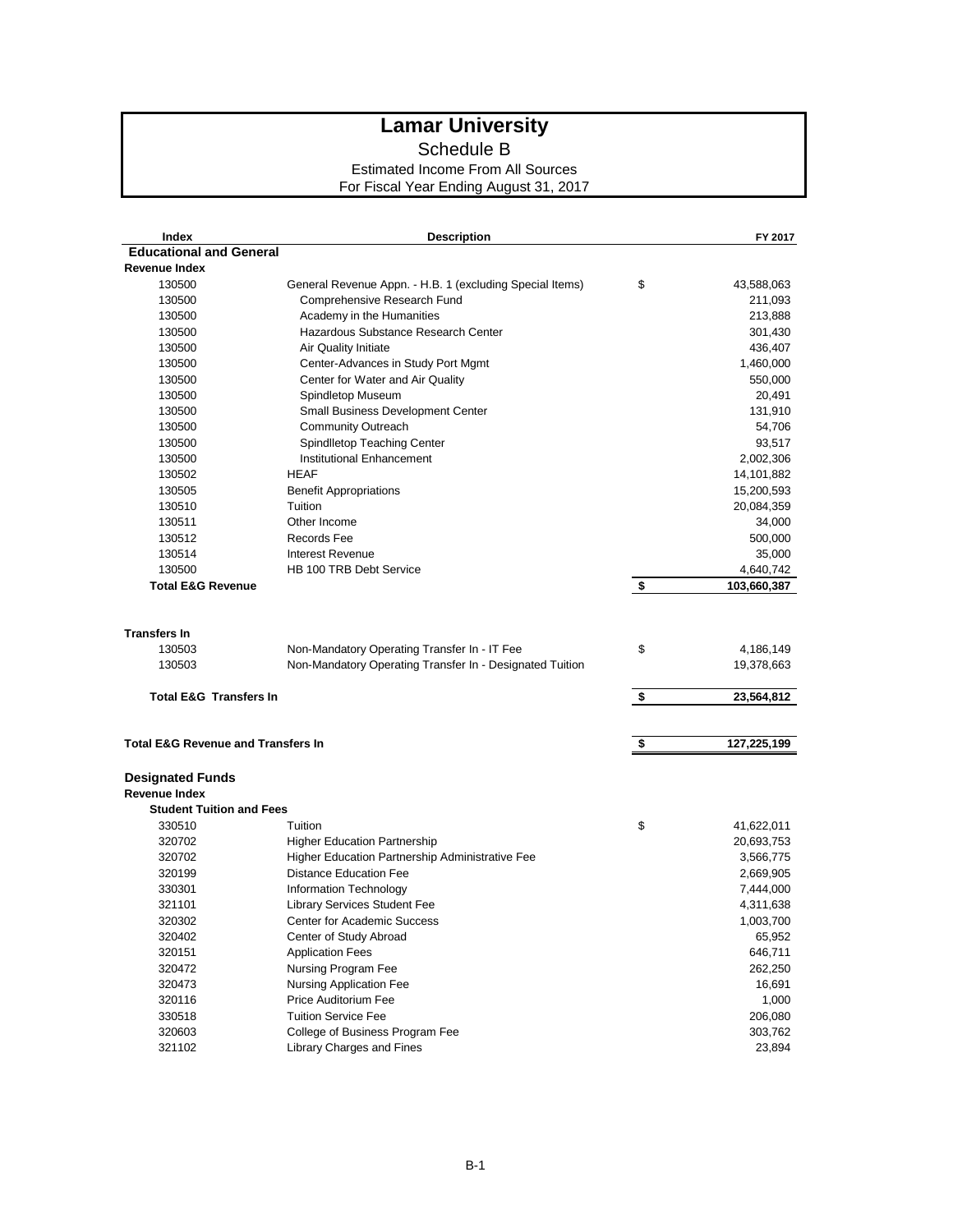| Index                                | <b>Description</b>                                       | FY 2017          |
|--------------------------------------|----------------------------------------------------------|------------------|
| 321204                               | <b>Graduate Studies Application</b>                      | 21,120           |
| 320713                               | <b>EdD Study Away</b>                                    | 10,950           |
| 330524                               | Miscellaneous                                            | 30,073           |
| 320701                               | <b>Professional Services Testing</b>                     | 9,665            |
| 321041                               | <b>Music</b>                                             | 39,292           |
| 320713                               | <b>Educator Prep Program</b>                             | 10,000           |
|                                      | <b>Total Student Fees</b>                                | \$<br>82,959,222 |
| 321033                               | <b>Hearing Aides</b>                                     | \$<br>202,143    |
| 321032                               | Speech and Hearing Services                              | 90,000           |
| 320521                               | Lamar Language Institute                                 | 188,770          |
| 330139                               | University IDC                                           | 221,604          |
| 330514                               | Interest Revenue                                         | 300,000          |
| 330131                               | Cardinal One Card Fee                                    | 554,898          |
| 350021                               | <b>Advancement Support</b>                               | 30,000           |
| 350031                               | Alumni Affairs                                           | 26,000           |
| 350032                               | Alumni Reunion                                           | 16,267           |
| 350051                               | University Reception Center                              | 22,282           |
| 320172                               | <b>Communication Access Services</b>                     | 37,935           |
| 320197                               | <b>Gladys City Museum</b>                                | 22,987           |
| 330379                               | IT Component Service Fees                                | 990,307          |
| 321101                               | LIT Student Revenue Library                              | 321,230          |
| 330159                               | <b>LIT Services Revenue</b>                              | 835,310          |
| 330159                               | Internal Audit Service Revenue LSCO                      | 63,605           |
| 330159                               | Internal Audit Service Revenue LSCPA                     | 63,605           |
| 310111                               | South Park Partnership-Community Relations               | 4,500            |
| <b>Total Designated Revenue</b>      |                                                          | \$<br>86,950,665 |
| <b>Transfers In</b>                  |                                                          |                  |
| 330174                               | Mandatory Transfers In for TPeg Grants                   | \$<br>2,812,846  |
| 330190                               | Non-Mandatory Transfers In for Food Service Scholarships | 500,000          |
| <b>Total Designated Transfers In</b> |                                                          | \$<br>3,312,846  |
|                                      |                                                          |                  |
|                                      | <b>Total Designated Revenue and Transfers In</b>         | \$<br>90,263,511 |
| <b>Auxiliary Funds</b>               |                                                          | 33,731,072       |
| <b>Revenue Index</b>                 |                                                          |                  |
| 545000                               | <b>Student Services</b>                                  | \$<br>5,527,743  |
| 542031                               | <b>Student Recreational Sports</b>                       | 2,156,500        |
| 542061                               | Student Health Center                                    | 1,130,000        |
| 542011                               | Montagne Center                                          | 50,000           |
| 542071                               | <b>Student Setzer Center</b>                             | 2,270,000        |
| 530601                               | Parking Fees and Fines                                   | 936,000          |
| 547001                               | <b>Student Housing Cardinal Village</b>                  | 10,840,829       |
| 547012                               | <b>Student Food Services</b>                             | 6,000,000        |
| 560000                               | <b>Student Athletic Fee</b>                              | 2,660,000        |
| 530235                               | Special Athletic Events                                  | 80,000           |
| 510101                               | <b>Auxiliary Gifts</b>                                   | 1,400,000        |
| 541002                               | Orientation                                              | 135,000          |
| 541023                               | <b>University Press</b>                                  | 35,000           |
| 541027                               | <b>University Pool</b>                                   | 5,000            |
| 541035                               | <b>Music Summer Clinic</b>                               | 200,000          |
| 541036                               | Choir Camp                                               | 80,000           |
| 545001                               | Career and Testing Center                                | 200,000          |
| 520407                               | LU Publishing                                            | 25,000           |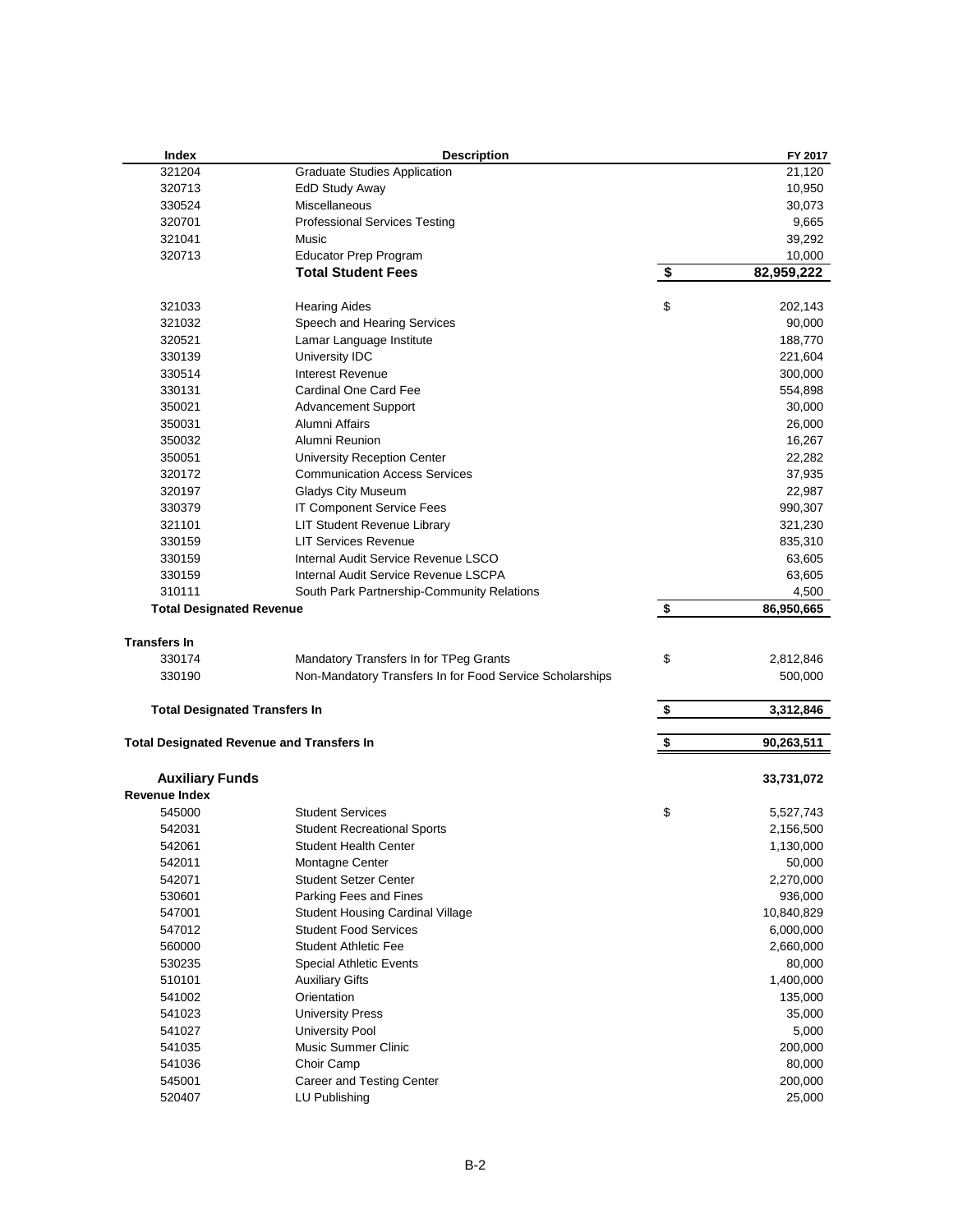| Index                                           | <b>Description</b>                                          |                           | FY 2017                   |
|-------------------------------------------------|-------------------------------------------------------------|---------------------------|---------------------------|
| 547021                                          | Barnes and Noble Bookstore                                  |                           | 325,000                   |
| 560003                                          | <b>Athletic Business Office</b>                             |                           | 20,000                    |
| 560004                                          | <b>Athletic Souvenirs</b>                                   |                           | 40,000                    |
| 520731                                          | <b>Tennis Court Rentals</b>                                 |                           | 1,500                     |
| 560005                                          | Athletic Corporate Sponsorship                              |                           | 350,000                   |
| 560006                                          | <b>Cardinal Club</b>                                        |                           | 200,000                   |
| 560007                                          | <b>Cardinal Connection</b>                                  |                           | 45,000                    |
| 560082                                          | Southland Conference                                        |                           | 600,000                   |
| 561011                                          | Men's Baseball Tickets and Guarantees                       |                           | 35,000                    |
| 561021                                          | Men's Basketball Tickets and Guarantees                     |                           | 325,000                   |
| 561022                                          | Men's Basketball Parking                                    |                           | 6,000                     |
| 561071                                          | Men's Football Tickets and Guarantees                       |                           | 1,000,000                 |
| 561072                                          | Men's Football Suites                                       |                           | 200,000                   |
| 561075                                          | Men's Football Camp                                         |                           | 25,000                    |
| 561042                                          | Men's Tennis                                                |                           | 7,000                     |
| 561073                                          | Men's Football Parking                                      |                           | 135,000                   |
| 565011                                          | Women's Basketball Tickets and Guarantees                   |                           | 75,000                    |
| 565051                                          | Women's Volleyball Tickets                                  |                           | 2,500                     |
| 565033                                          | Women's Tennis Camp                                         |                           | 13,000                    |
| 565032                                          | <b>Women's Tennis</b>                                       |                           | 10,000                    |
| 565022                                          | Women's Golf                                                |                           | 1,500                     |
| 565083                                          | Women's Softball Camp                                       |                           | 50,000                    |
| 565071                                          | <b>Women's Soccer Tickets</b>                               |                           | 2,000                     |
| 565081                                          | <b>Women's Softball Tickets</b>                             |                           | 10,000                    |
| <b>Total Auxiliary Revenue</b>                  |                                                             | \$                        | 37,209,572                |
| <b>Transfers In</b>                             |                                                             |                           |                           |
| 545002                                          | Non-Mandatory Transfer in from Designated to Career Testing | \$                        | 305,864                   |
| 542012                                          | Non-Mandatory Transfer in from Designated to Montagne       |                           | 434,532                   |
| 561000                                          | Non-Mandatory Transfer in from Designated to Athletics      |                           | 5,224,039                 |
| 561000                                          | Non-Mandatory Transfer in from Designated to Auxiliaries    |                           | 1,487,680                 |
| 542062                                          | Non-Mandatory Transfer in from Designated to Health Center  |                           | 346,924                   |
| 546000                                          | Marching Transfer in from Designated                        |                           | 100,000                   |
| <b>Total Auxiliary Transfers In</b>             |                                                             | \$                        | 7,899,039                 |
| <b>Total Auxiliary Revenue and Transfers In</b> |                                                             | \$                        | 45,108,611                |
|                                                 |                                                             |                           |                           |
|                                                 | <b>Summary Of Revenue From All Funds</b>                    |                           |                           |
|                                                 | Transters In<br><b>Education and General Total</b>          |                           |                           |
|                                                 |                                                             | \$                        | 23,564,812                |
|                                                 | <b>Designated Total</b>                                     |                           | 3,312,846                 |
|                                                 | <b>Auxiliary Total</b>                                      |                           | 7,899,039                 |
|                                                 | Revenue                                                     | $\boldsymbol{\mathsf{s}}$ | 34,776,697                |
|                                                 | <b>Educational and General</b>                              | \$                        |                           |
|                                                 |                                                             |                           | 103,660,387               |
|                                                 | <b>Designated Funds</b>                                     |                           | 86,950,665                |
|                                                 | <b>Auxiliary Funds</b><br><b>Total Estimated Revenue</b>    | \$                        | 37,209,572<br>227,820,624 |
|                                                 |                                                             |                           |                           |
|                                                 | <b>Total Estimated Revenue and Transfers In</b>             | \$                        | 262,597,321               |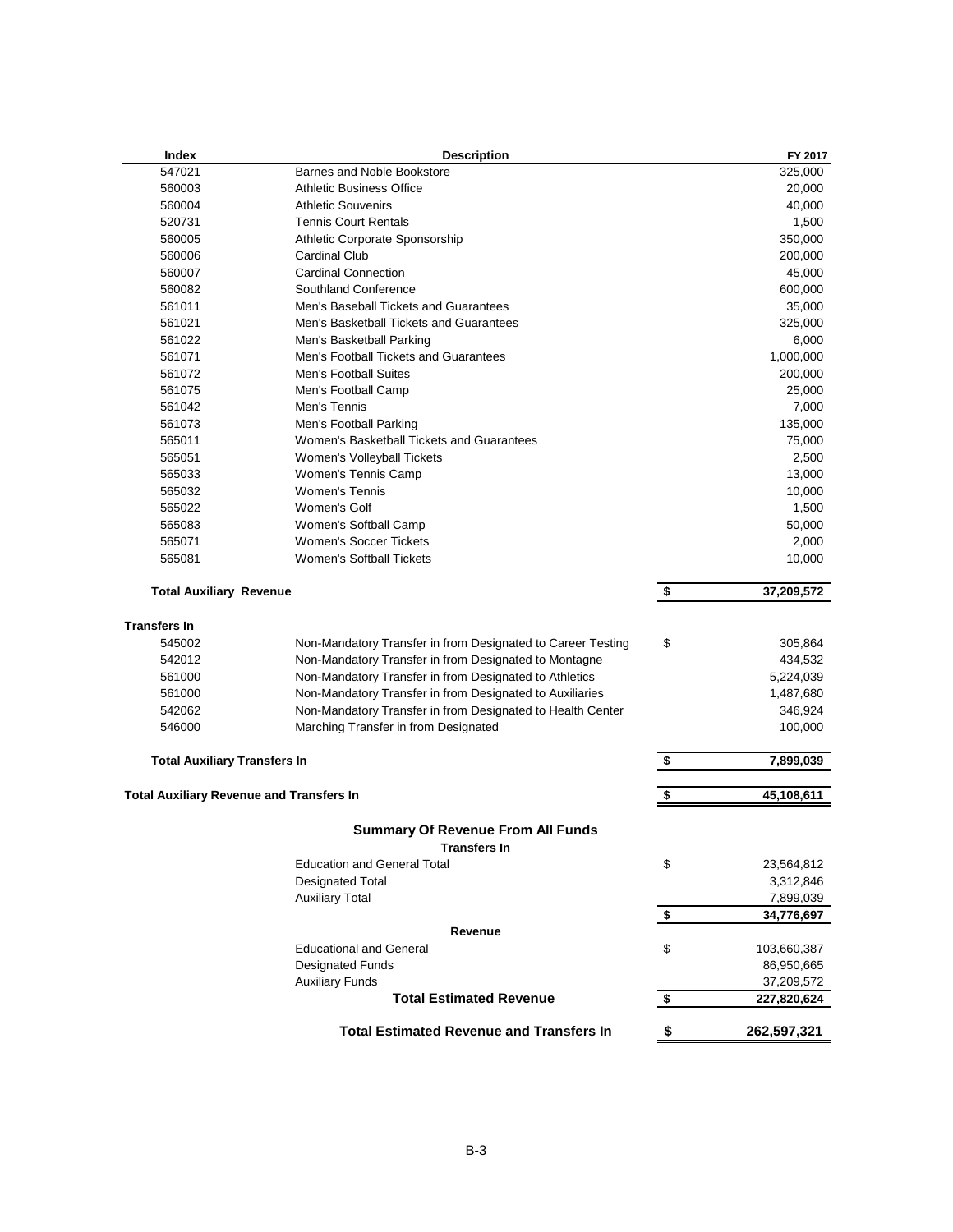Schedule C

#### Summary of Estimated Budget Requirements and Transfers Out

For Fiscal Year Ending August 31, 2017

|                                                                                                  |                      |                               | FY 2017                       |
|--------------------------------------------------------------------------------------------------|----------------------|-------------------------------|-------------------------------|
| Fund                                                                                             | Personnel            | Non-Personnel                 | Total                         |
| <b>Educational and General</b>                                                                   |                      |                               |                               |
| Instruction                                                                                      | \$<br>56,371,893     | \$                            | \$<br>56,371,893              |
| Research                                                                                         | 908,052              | 2,202,638                     | 3,110,690                     |
| <b>Public Service</b>                                                                            | 569,494              |                               | 569,494                       |
| Academic Support                                                                                 | 4,504,062            | 352,664                       | 4,856,726                     |
| <b>Student Services</b>                                                                          | 7,438,484            |                               | 7,438,484                     |
| <b>Institutional Support</b>                                                                     | 21,254,121           | 5,845,348                     | 27,099,469                    |
| Operation of Plant and Maintenance                                                               | 9,863,440            | 2,115,000                     | 11,978,440                    |
| <b>Total E&amp;G Budgeted Expenditures</b>                                                       | 100,909,546          | 10,515,650                    | 111,425,196                   |
| <b>Transfers Out</b>                                                                             |                      |                               |                               |
| Mandatory - TRB Debt Service Transfer to System                                                  |                      | 7,097,856                     | 7,097,856                     |
| Mandatory - Transfer of TPEG to Scholarships<br>Non-Mandatory - Transfer of HEAF to Construction |                      | 2,812,846                     | 2,812,846                     |
| <b>Total E&amp;G Budgeted Transfers Out</b>                                                      | \$<br>$\overline{a}$ | \$<br>5,889,301<br>15,800,003 | \$<br>5,889,301<br>15,800,003 |
| <b>Total E&amp;G Budgeted Expenditures &amp; Transfers Out</b>                                   | \$<br>100,909,546    | \$<br>26,315,653              | \$<br>127,225,199             |
|                                                                                                  |                      |                               |                               |
| <b>Designated Funds</b>                                                                          |                      |                               |                               |
| Instruction                                                                                      | \$<br>1,612,598      | \$<br>12,845,331              | \$<br>14,457,929              |
| Research                                                                                         | 118,393              | 770,125                       | 888,518                       |
| <b>Public Service</b>                                                                            | 372,384              | 557,433                       | 929,817                       |
| Academic Support                                                                                 | 2,644,001            | 3,539,485                     | 6,183,486                     |
| <b>Student Services</b>                                                                          | 725,594              | 2,276,505                     | 3,002,099                     |
| <b>Institutional Support</b>                                                                     | 1,653,773            | 11,181,873                    | 12,835,646                    |
| Operation of Plant and Maintenance                                                               | 1,016,997            | 2,533,839                     | 3,550,836                     |
| Scholarships                                                                                     |                      | 15,282,846                    | 15,282,846                    |
| <b>Total Designated Funds Budgeted Expenditures</b>                                              | \$<br>8,143,740      | \$<br>48,987,437              | \$<br>57,131,177              |
| <b>Transfers Out</b>                                                                             |                      |                               |                               |
| Mandatory Transfer Out Debt Service                                                              | \$                   | \$<br>196,150                 | \$<br>196,150                 |
| Non-Mandatory Designated Tuition to Auxiliary                                                    |                      | 2,675,000                     | 2,675,000                     |
| Non-Mandatory Designated Tuition to E&G                                                          |                      | 19,378,663                    | 19,378,663                    |
| Non-Mandatory Transfer Out to TSUS System                                                        |                      | 1,472,333                     | 1,472,333                     |
| Non-Mandatory Transfer Out to Athletics                                                          |                      | 5,224,039                     | 5,224,039                     |
| Non-Mandatory Library Transfer Out to E&G                                                        | ä,                   | 100,000                       | 100,000                       |
| Non-Mandatory Information Technology to E&G                                                      |                      | 4,086,149                     | 4,086,149                     |
| <b>Total Designated Budgeted Transfers Out</b>                                                   | \$<br>$\overline{a}$ | \$<br>33,132,334              | \$<br>33,132,334              |
| Total Designated Budgeted Expenditures & Transfers Out                                           | \$<br>8,143,740      | \$<br>82,119,771              | \$<br>90,263,511              |
| <b>Auxiliary Funds</b>                                                                           |                      |                               |                               |
| <b>Student Services</b>                                                                          | \$<br>1,301,540      | \$<br>1,943,699               | \$<br>3,245,239               |
| <b>Recreational Sports</b>                                                                       | 1,044,248            | 567,971                       | 1,612,219                     |
| <b>Health Center</b>                                                                             | 949,270              | 408,131                       | 1,357,401                     |
| Income Generating                                                                                | 568,244              | 3,041,745                     | 3,609,989                     |
| <b>Housing Cardinal Village</b>                                                                  | 1,727,213            | 3,881,029                     | 5,608,242                     |
| <b>Food Services</b>                                                                             | 44,968               | 3,790,838                     | 3,835,806                     |
| Athletics                                                                                        | 4,862,514            | 7,673,633                     | 12,536,147                    |
| <b>Total Auxiliary Funds Budgeted Expenditures</b>                                               | \$<br>10,497,997     | \$<br>21,307,046              | \$<br>31,805,043              |
| <b>Transfers Out</b>                                                                             |                      |                               |                               |
| Debt Service - Soccer                                                                            | \$                   | \$<br>221,147                 | \$<br>221,147                 |
| Debt Service - Cardinal Stadium                                                                  |                      | 1,512,354                     | 1,512,354                     |
| Debt Service - Recreational Sports Center                                                        |                      | 1,183,000                     | 1,183,000                     |
| Debt Service - Cardinal Village V                                                                |                      | 5,450,092                     | 5,450,092                     |
| Debt Service - Dining Hall                                                                       |                      | 285,808                       | 285,808                       |
| Debt Service - Setzer Center                                                                     |                      | 1,241,017                     | 1,241,017                     |
| Non-Mandatory Transfer to Construction                                                           |                      | 2,910,150                     | 2,910,150                     |
| Non-Mand Food Service Transfer to Scholarship                                                    |                      | 500,000                       | 500,000                       |
| <b>Total Auxiliary Budgeted Transfers Out</b>                                                    | \$<br>$\blacksquare$ | \$<br>13,303,568              | \$<br>13,303,568              |
| <b>Total Auxiliary Budgeted Expenditures &amp; Transfers Out</b>                                 | \$<br>10,497,997     | \$<br>34,610,614              | \$<br>45,108,611              |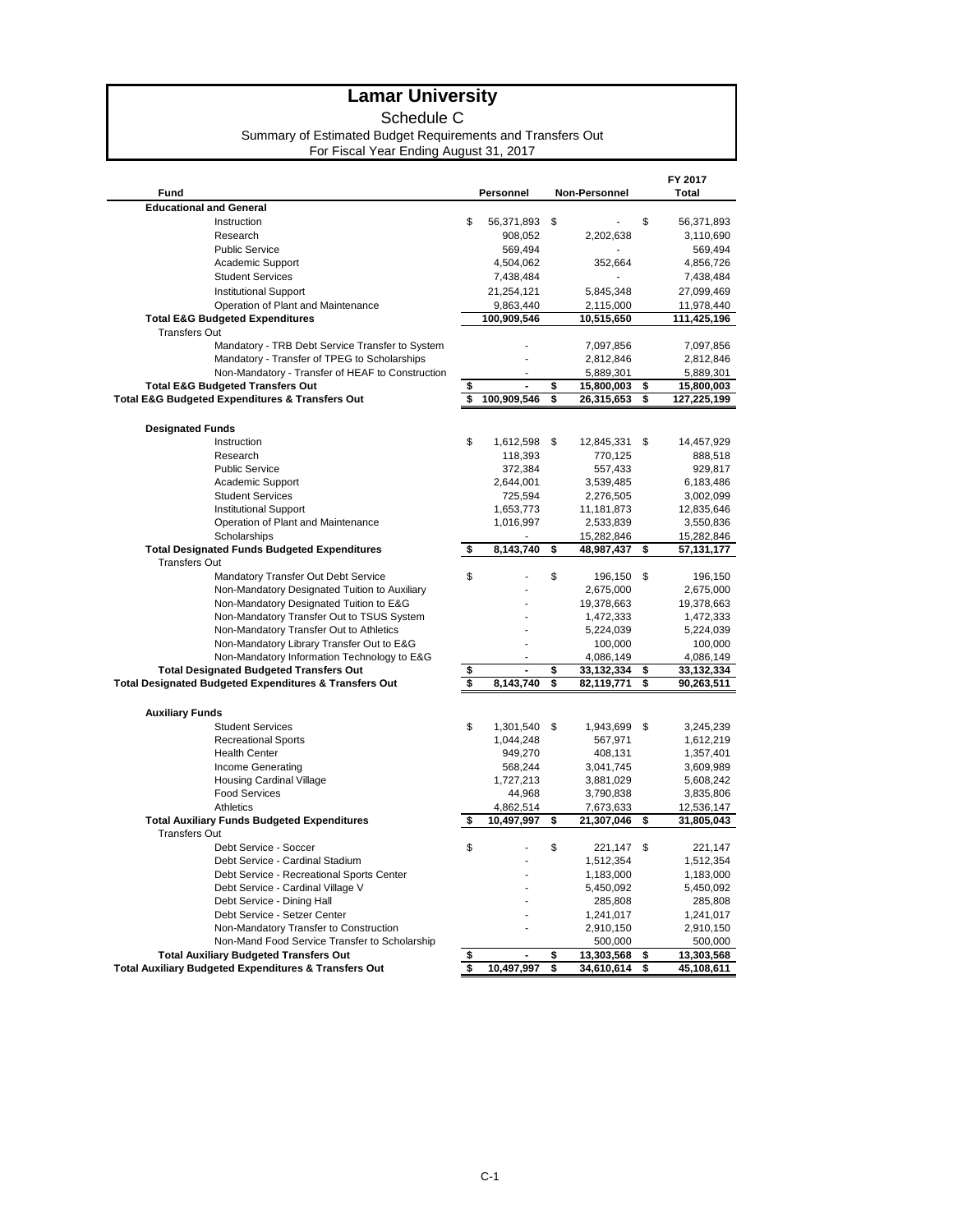### **Lamar University** Schedule C Summary of Estimated Budget Requirements and Transfers Out For Fiscal Year Ending August 31, 2017

### **Summary Of Expenditures From All Funds**

| Transfers Out                                   |                   |
|-------------------------------------------------|-------------------|
| <b>Education and General Total</b>              | \$<br>15,800,003  |
| <b>Designated Total</b>                         | 33,132,334        |
| <b>Auxiliary Total</b>                          | 13,303,568        |
|                                                 | \$<br>62,235,905  |
| <b>Expenditures</b>                             |                   |
| <b>Educational and General</b>                  | \$<br>111,425,196 |
| <b>Designated Funds</b>                         | 57,131,177        |
| <b>Auxiliary Funds</b>                          | 31,805,043        |
| <b>Total Estimated Revenue</b>                  | 200,361,416       |
|                                                 |                   |
| <b>Total Estimated Revenue and Transfers In</b> | \$<br>262,597,321 |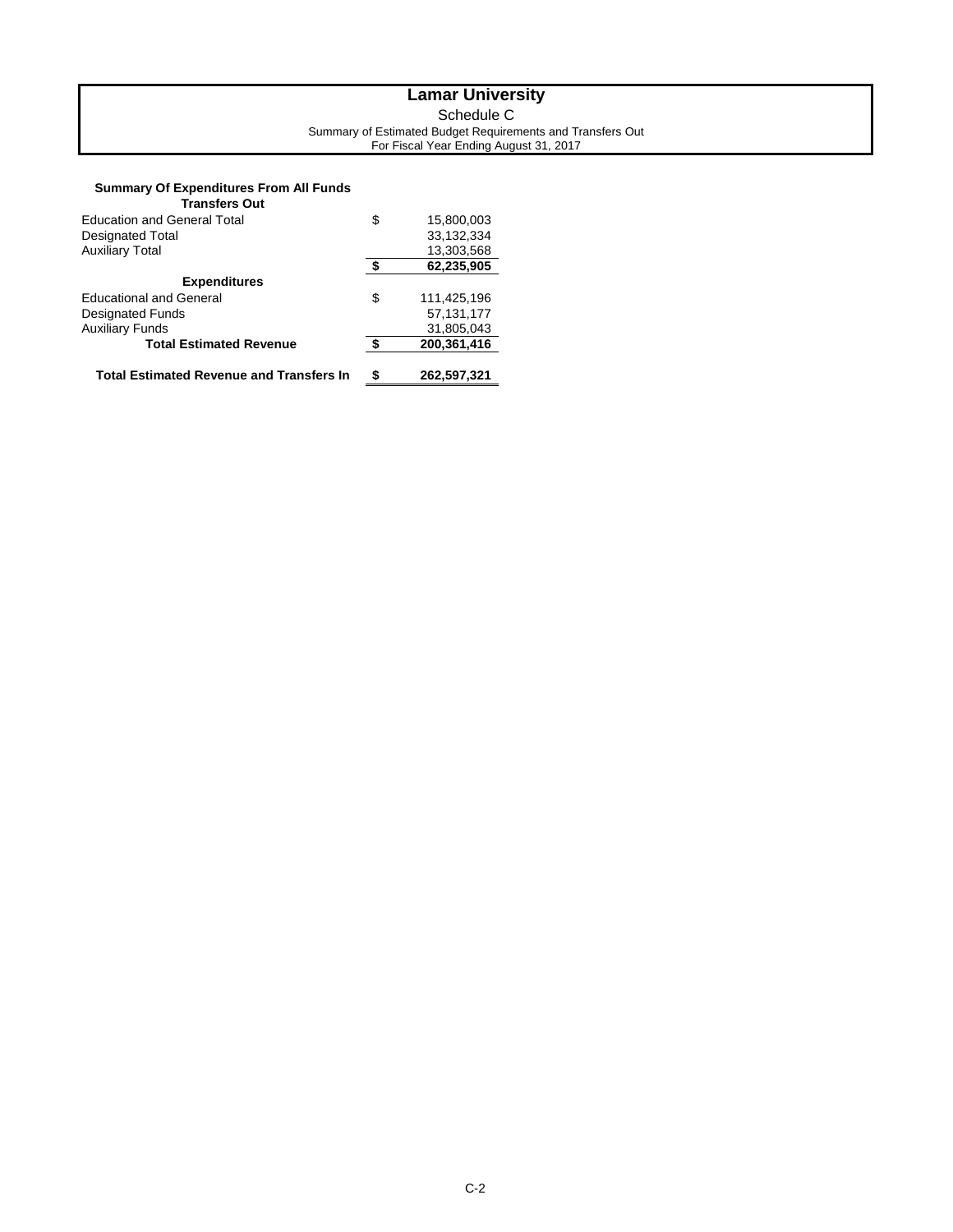Schedule D

Schedule of Budgeted Transfers

For Fiscal Year Ending August 31, 2017

| <b>Funds Transferred From</b>                                                                                                                                                                                                                                                                                                                  | <b>Funds Transferred To</b> |                                                                                                |    |                                    |    |                      |                  |                        |    |                                                                                     |
|------------------------------------------------------------------------------------------------------------------------------------------------------------------------------------------------------------------------------------------------------------------------------------------------------------------------------------------------|-----------------------------|------------------------------------------------------------------------------------------------|----|------------------------------------|----|----------------------|------------------|------------------------|----|-------------------------------------------------------------------------------------|
|                                                                                                                                                                                                                                                                                                                                                |                             |                                                                                                |    |                                    |    | <b>Current Funds</b> |                  |                        |    |                                                                                     |
| Fund/Description                                                                                                                                                                                                                                                                                                                               |                             | Amount<br>Transferred                                                                          |    | Educational<br>& General           |    | Designated           | <b>Athletics</b> |                        |    | Other<br>Funds*                                                                     |
| <b>Educational and General</b><br>Mandatory - TRB Debt Service Transfer to System<br>Mandatory - Transfer of TPEG to Scholarships<br>Non-Mandatory - Transfer of HEAF to Construction                                                                                                                                                          | \$                          | 7,097,856<br>2,812,846<br>5,889,301                                                            | \$ |                                    | \$ | 2,812,846            | \$               |                        | \$ | 7,097,856<br>5,889,301                                                              |
| <b>Total Education and General</b>                                                                                                                                                                                                                                                                                                             | \$                          | 15,800,003                                                                                     | \$ |                                    | \$ | 2,812,846            | \$               | ٠                      |    | \$12,987,157                                                                        |
| <b>Designated Funds</b><br>Mandatory Transfer Out Debt Service<br>Non-Mandatory Designated Tuition to Auxiliary<br>Non-Mandatory Designated Tuition to E&G<br>Non-Mandatory Transfer Out to TSUS System<br>Non-Mandatory Transfer Out to Athletics<br>Non-Mandatory Library Transfer Out to E&G<br>Non-Mandatory Information Technology to E&G | \$                          | 196,150<br>2,675,000<br>19,378,663<br>1,472,333<br>5,224,039<br>100,000<br>4,086,149           | \$ | 19,378,663<br>100,000<br>4,086,149 | \$ |                      | \$               | 2,675,000<br>5,224,039 | \$ | 196,150<br>1,472,333                                                                |
| <b>Total Designated Funds</b>                                                                                                                                                                                                                                                                                                                  | \$                          | 33,132,334                                                                                     |    | \$23,564,812                       | \$ |                      |                  | \$7,899,039            | \$ | 1,668,483                                                                           |
| <b>Auxiliary Funds</b><br>Debt Service - Soccer<br>Debt Service - Cardinal Stadium<br>Debt Service - Recreational Sports Center<br>Debt Service - Cardinal Village V<br>Debt Service - Dining Hall<br>Debt Service - Setzer Center<br>Non-Mandatory Transfer to Construction<br>Non-Mand Food Service Transfer to Scholarship                  | \$                          | 221,147<br>1,512,354<br>1,183,000<br>5,450,092<br>285,808<br>1,241,017<br>2,910,150<br>500,000 | \$ |                                    | \$ | 500,000              | \$               |                        | \$ | 221,147<br>1,512,354<br>1,183,000<br>5,450,092<br>285,808<br>1,241,017<br>2,910,150 |
| <b>Total Auxiliary Funds</b>                                                                                                                                                                                                                                                                                                                   | \$                          | 13,303,568                                                                                     | \$ |                                    | \$ | 500,000              | \$               | ٠                      |    | \$12,803,568                                                                        |
| <b>Total Transfers</b>                                                                                                                                                                                                                                                                                                                         | \$                          | 62,235,905                                                                                     |    | \$23,564,812                       | \$ | 3,312,846            |                  | \$7,899,039            |    | \$27,459,208                                                                        |

\*Transfers for Capital Improvements, Debt Service, and TSUS Administrative Costs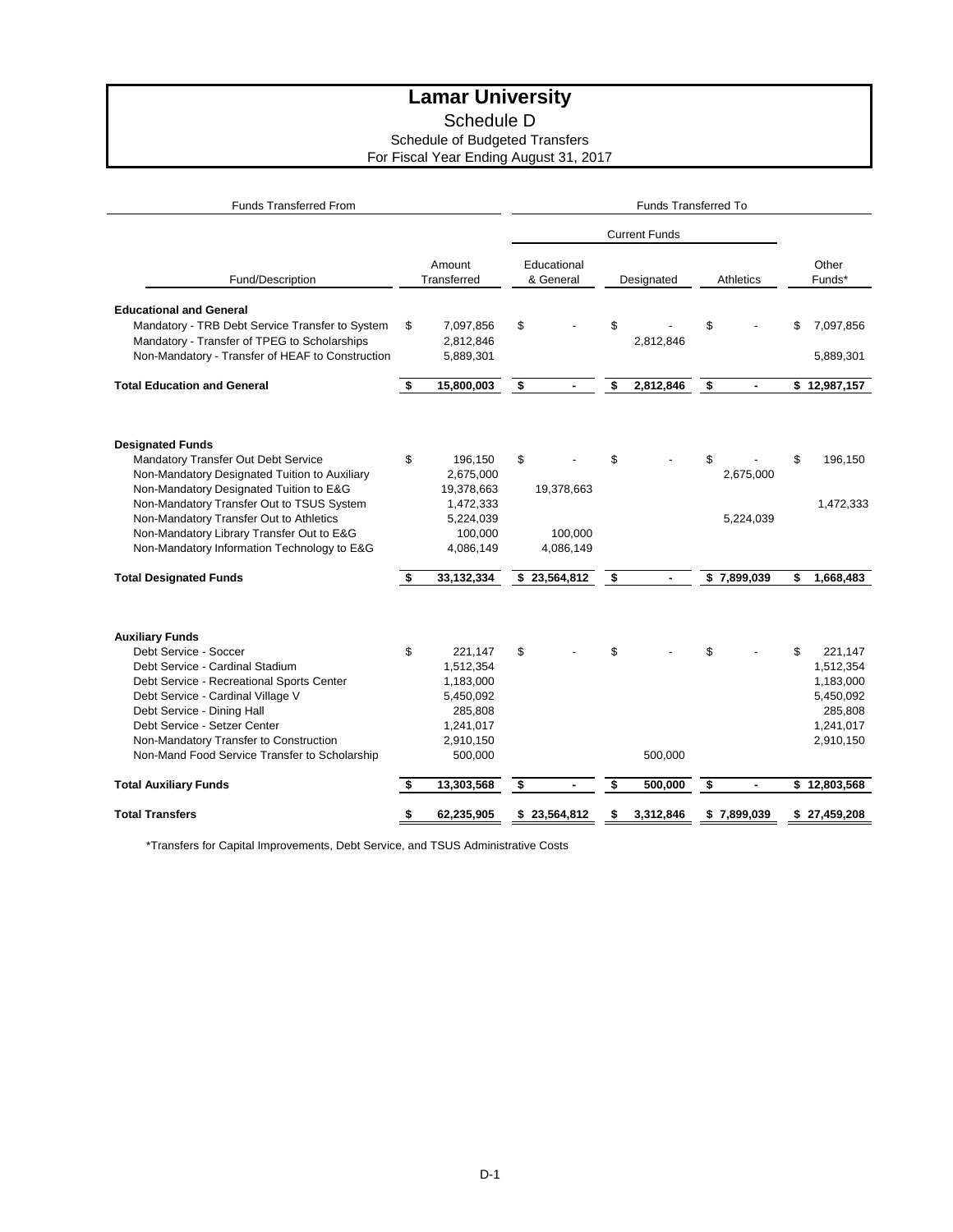### Educational & General

Budgeted Expenditures & Transfers Out For Fiscal Year Ending August 31, 2017

l,

|                    |                                                                  | $\frac{1}{2}$ room is called the compact. | Adjunct   |                       |                       | Non-                 | FY 2017<br>Proposed<br><b>Budget</b> |     | FY 2016<br>Adopted<br><b>Budget</b> |
|--------------------|------------------------------------------------------------------|-------------------------------------------|-----------|-----------------------|-----------------------|----------------------|--------------------------------------|-----|-------------------------------------|
| Index              | Department                                                       | <b>Faculty</b>                            | Overload  | Staff                 | <b>Benefits</b>       | Personnel            | Total                                |     | <b>Total</b>                        |
| <b>Instruction</b> |                                                                  |                                           |           |                       |                       |                      |                                      |     |                                     |
|                    | <b>College of Arts &amp; Science</b>                             |                                           |           |                       |                       |                      |                                      |     |                                     |
|                    | 220400 College of Arts and Science                               | \$<br>477.773<br>778,572                  | \$351,928 | \$<br>692,077 \$      | 90,509<br>283,607     | \$                   | \$1,612,286                          | -\$ | 1,060,515                           |
|                    | 220411 Biology                                                   | 1,038,514                                 |           | 139,595<br>136,119    | 313,687               |                      | 1,201,774                            |     | 1,177,939                           |
|                    | 220421 Chemistry<br>220425 Physics                               | 497,751                                   |           | 107,805               | 169,982               |                      | 1,488,320<br>775,538                 |     | 1,507,703<br>678,148                |
|                    | 220441 English and Modern Languages                              | 2,044,163                                 |           | 77,691                | 742,542               |                      | 2,864,396                            |     | 3,001,932                           |
|                    | 220451 Earth Space Science                                       | 584,292                                   |           | 119,796               | 177,340               |                      | 881,428                              |     | 759,698                             |
| 220461 History     |                                                                  | 716,483                                   |           | 38,265                | 224,248               |                      | 978,996                              |     | 972,034                             |
|                    | 220471 Nursing                                                   | 2,367,316                                 |           | 339,595               | 751,388               |                      | 3,458,299                            |     | 3,616,049                           |
|                    | 220481 Political Science                                         | 684,195                                   |           |                       | 207,461               |                      | 891,656                              |     | 886,839                             |
|                    | 220491 Psychology                                                | 527,821                                   |           | 80,077                | 195,413               |                      | 803,311                              |     | 1,001,753                           |
|                    | 220501 Sociology, Social Work, Criminal Justice                  | 1,193,570                                 |           | 60,326                | 292,046               |                      | 1,545,942                            |     | 1,464,384                           |
|                    | 220541 Computer Science                                          | 1,086,893                                 |           | 168,373               | 332,233               |                      | 1,587,499                            |     | 1,539,069                           |
|                    | 220551 Mathematics                                               | 1,412,950                                 |           | 110,720               | 369,363               |                      | 1,893,034                            |     | 1,804,807                           |
|                    | 220561 Applied Arts and Sciences                                 | 115,735                                   |           | 108,319               | 84,154                |                      | 308,208                              |     | 299,868                             |
|                    | <b>Total for Arts &amp; Sciences</b>                             | \$13,526,028                              | \$351,928 | \$2,178,759           | \$<br>4,233,974       | \$                   | \$20,290,688                         | \$  | 19,770,738                          |
|                    | <b>College of Business</b>                                       |                                           |           |                       |                       |                      |                                      |     |                                     |
|                    | 220600 College of Business                                       | 428,830                                   | 115,804   | 296,071               | 123,844               |                      | 964,549                              |     | 792,029                             |
|                    | 220611 Accounting and Business Law                               | 1,287,478                                 |           | 40,633                | 283,170               |                      | 1,611,281                            |     | 1,470,493                           |
|                    | 220621 Economics and Finance                                     | 1,111,648                                 |           | 34,607                | 256,458               |                      | 1,402,713                            |     | 1,314,374                           |
|                    | 220631 Information Systems and Analysis                          | 822,451                                   |           | 33,681                | 206,031               |                      | 1,062,163                            |     | 997,646                             |
|                    | 220641 Management and Marketing                                  | 1,097,473                                 |           | 30,153                | 255,044               |                      | 1,382,670                            |     | 1,251,560                           |
|                    | <b>Total for Business</b>                                        | 4,747,880                                 | \$115,804 | \$<br>435,145         | \$1,124,547           | \$                   | \$6,423,377                          | \$  | 5,826,102                           |
|                    |                                                                  |                                           |           |                       |                       |                      |                                      |     |                                     |
|                    | <b>College of Education &amp; Human Development</b>              |                                           |           |                       |                       |                      |                                      |     |                                     |
|                    | 220700 College of Education & Human Development                  | 226,763                                   | 119,063   | 471,708               | 118,307               |                      | 935,840                              |     | 844,454                             |
|                    | 220703 Professional Services                                     |                                           |           | 33,804                | 7,908                 |                      | 41,713                               |     | 40,069                              |
|                    | 220711 Educational Leadership                                    | 2,060,226                                 |           | 253,455               | 321,989               |                      | 2,635,670                            |     | 2,254,707                           |
|                    | 220721 Family and Consumer Sciences                              | 649,731                                   |           | 41,670                | 227,028               |                      | 918,428                              |     | 898,106                             |
|                    | 220731 Health and Kinesiology                                    | 964,471                                   |           | 57,228                | 375,283               |                      | 1,396,982                            |     | 1,568,206                           |
|                    | 220741 Professional Pedagogy                                     | 1,008,346                                 |           | 154,555               | 313,806               |                      | 1,476,706                            |     | 1,603,840                           |
|                    | 220776 Counseling and Special Populations                        | 1,609,878                                 |           | 208,804               | 361,532               |                      | 2,180,214                            |     | 1,754,414                           |
|                    | 220742 On Line Education Doctorate<br><b>Total for Education</b> | 240,797<br>6,760,212                      | \$119,063 | 61,302<br>\$1,282,525 | 64,918<br>\$1,790,770 | \$<br>$\blacksquare$ | 367,017<br>\$9,952,569               | \$  | 376,027<br>9,339,823                |
|                    |                                                                  |                                           |           |                       |                       |                      |                                      |     |                                     |
|                    | <b>Distance Education</b>                                        |                                           |           |                       |                       |                      |                                      |     |                                     |
|                    | 220199 Distance Education                                        | 142,231                                   | 131,495   | 527,788               | 268,174               |                      | 1,069,688                            |     | 894,462                             |
|                    | 220702 Higher Education Partnership                              | 891,450                                   | 9,000     | 1,433,353             | 225,198               |                      | 2,559,001                            |     | 1,707,578                           |
|                    |                                                                  | 1,033,681                                 | \$140,495 | \$1,961,140           | \$<br>493,372         | \$                   | \$<br>3,628,689                      | \$  | 2,602,040                           |
|                    |                                                                  |                                           |           |                       |                       |                      |                                      |     |                                     |
|                    | <b>Developmental Studies</b>                                     |                                           |           |                       |                       |                      |                                      |     |                                     |
|                    | 220121 Developmental Studies                                     | 422,873                                   |           | \$<br>76,011          | \$<br>184,395         |                      | 683,279<br>\$                        | \$  | 671,458                             |
|                    |                                                                  |                                           |           |                       |                       |                      |                                      |     |                                     |
|                    | <b>College of Engineering</b>                                    |                                           |           |                       |                       |                      |                                      |     |                                     |
|                    | 220811 College of Engineering                                    | 177,874                                   | 13,000    | 597,489<br>671,327    | 107,915               |                      | 896,278                              |     | 734,093                             |
|                    | 220831 Chemical Engineering                                      | 1,419,552                                 | 4,000     |                       | 457,307               |                      | 2,552,186                            |     | 2,696,827                           |
|                    | 220841 Civil Engineering<br>220851 Electrical Engineering        | 779,453<br>1,023,764                      |           | 84,032<br>82,353      | 167,220<br>181,654    |                      | 1,030,705<br>1,287,771               |     | 1,068,100<br>1,271,481              |
|                    | 220861 Industrial Engineering                                    | 1,033,962                                 |           | 208,986               | 154,231               |                      | 1,397,179                            |     | 1,104,868                           |
|                    | 220871 Mechanical Engineering                                    | 1,089,589                                 |           | 152,104               | 235,806               |                      | 1,477,499                            |     | 1,479,005                           |
|                    | <b>Total for Engineering</b>                                     | \$5,524,194                               | \$17,000  | \$1,796,291           | \$1,304,133           | \$                   | \$8,641,617                          | \$  | 8,354,374                           |
|                    |                                                                  |                                           |           |                       |                       |                      |                                      |     |                                     |
|                    | <b>College of Fine Arts &amp; Communication</b>                  |                                           |           |                       |                       |                      |                                      |     |                                     |
|                    | 221000 College of Fine Arts & Comm                               | 228,415                                   | 130,824   | 132,795               | 50,000                |                      | 542,034                              |     | 200,476                             |
| 221011 Art         |                                                                  | 741,970                                   |           | 103,153               | 187,727               |                      | 1,032,850                            |     | 918,417                             |
|                    | 221021 Communication                                             | 769,805                                   |           | 102,056               | 258,237               |                      | 1,130,098                            |     | 1,106,205                           |
|                    | 221031 Deaf Studies & Deaf Education                             | 444,860                                   |           | 60,196                | 195,109               |                      | 700,165                              |     | 771,004                             |
|                    | 221032 Speech & Hearing Services                                 | 786,579                                   |           | 142,671               | 161,773               |                      | 1,091,023                            |     | 867,081                             |
| 221041 Music       |                                                                  | 1,361,044                                 |           | 46,545                | 334,676               |                      | 1,742,265                            |     | 1,669,344                           |
|                    | 221042 Theatre & Dance                                           | 327,761                                   | 3,247     | 47,340                | 134,891               |                      | 513,239                              |     | 693,648                             |
|                    | <b>Total for Fine Arts</b>                                       | \$4,660,434                               | \$134,071 | \$<br>634,757         | \$1,322,412           | \$<br>٠              | \$6,751,673                          | \$  | 6,226,175                           |
|                    | Total Instruction-E & G                                          | \$36,675,301                              | \$878,360 | \$8,364,627           | $$10,453,603$ \$      |                      | \$56,371,893                         | \$  | 52,790,710                          |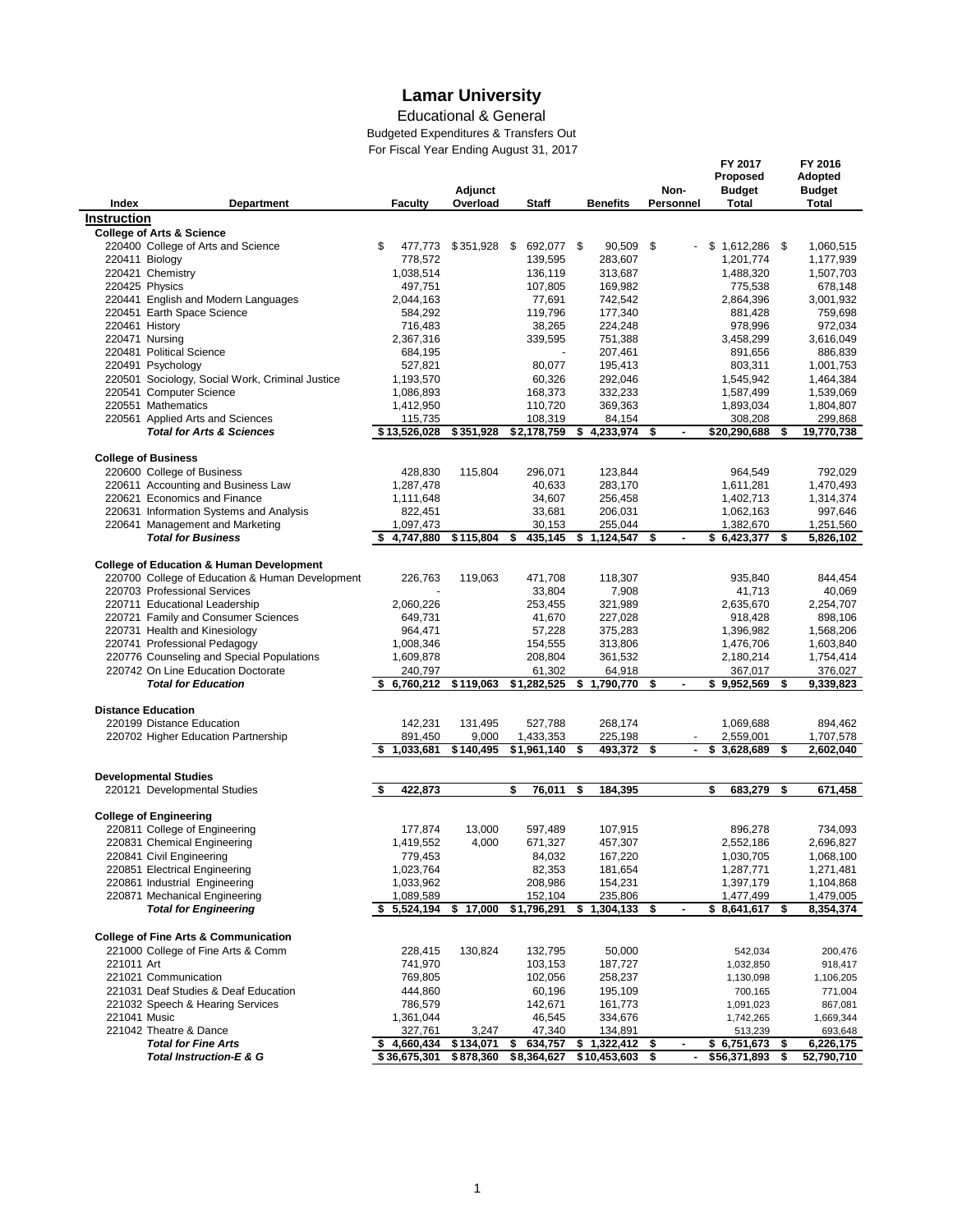| Index                                                           | Department                                                          | <b>Faculty</b>       | Adjunct<br>Overload  | <b>Staff</b>             | <b>Benefits</b>        | Non-<br>Personnel       | FY 2017<br>Proposed<br><b>Budget</b><br><b>Total</b> | FY 2016<br>Adopted<br><b>Budget</b><br><b>Total</b> |
|-----------------------------------------------------------------|---------------------------------------------------------------------|----------------------|----------------------|--------------------------|------------------------|-------------------------|------------------------------------------------------|-----------------------------------------------------|
| <u>Research</u>                                                 |                                                                     |                      |                      |                          |                        |                         |                                                      |                                                     |
| 220201                                                          | <b>Research Development</b>                                         |                      |                      |                          |                        | 211,093                 | 211,093                                              | 211,093                                             |
| 220203                                                          | <b>Research Ehhancement</b>                                         | 95,532               |                      |                          |                        |                         | 95,532                                               | 95,532                                              |
| 220478                                                          | Nursing-THECB                                                       | 56,228               |                      |                          |                        |                         | 56,228                                               | 56,228                                              |
| 220864                                                          | Center-Port Management Studies                                      |                      | 8,750                | 225,055                  | 12,824                 | 1,213,371               | 1,460,000                                            | 1,260,000                                           |
| 220843                                                          | Center for Water and Air Quality                                    | 236,000              |                      |                          | 59,000                 | 255,000                 | 550,000                                              | 550,000                                             |
| 220821                                                          | TX Hazardous Waste Research Center                                  |                      |                      | 55,748                   | 15,700                 | 229,982                 | 301,430                                              | 301,430                                             |
| 220881                                                          | Texas Air Research Center<br><b>Total Research-E &amp; G</b>        | 25,330               |                      | 91,911                   | 25,974                 | 293,192                 | 436,407                                              | 436,507                                             |
|                                                                 |                                                                     | \$<br>413,090        | \$<br>8,750          | \$<br>372,714            | \$<br>113,498          | \$<br>2,202,638         | \$3,110,690                                          | \$2,910,790                                         |
|                                                                 |                                                                     |                      |                      |                          |                        |                         |                                                      |                                                     |
| <b>Public Service</b>                                           |                                                                     |                      |                      |                          |                        |                         |                                                      |                                                     |
| 220193                                                          | <b>Community Outreach</b>                                           | \$<br>٠              | \$                   | 47,383                   | 24,701                 |                         | 72,084                                               | 72,084                                              |
| 220197                                                          | Gladys City Museum                                                  |                      |                      | 46,900                   | 13,772                 |                         | 60,672                                               | 59,672                                              |
| 210110                                                          | <b>Community Relations</b>                                          |                      |                      | 67,371                   | 5,948                  |                         | 73,319                                               | 71,777                                              |
| 221013<br>220671                                                | Dishman Art Museum<br>Small Business Development Center             |                      |                      | 81,660                   | 8,387                  |                         | 90,047                                               | 86,498                                              |
|                                                                 | <b>Total Public Service-E &amp; G</b>                               | \$<br>$\overline{a}$ | \$                   | \$<br>232,317<br>475,631 | 41,055<br>93,863<br>\$ | \$                      | 273,372<br>\$<br>569,494                             | 269,468<br>\$<br>559,499                            |
|                                                                 |                                                                     |                      |                      |                          |                        |                         |                                                      |                                                     |
| <b>Academic Support</b>                                         |                                                                     |                      |                      |                          |                        |                         |                                                      |                                                     |
| Library                                                         |                                                                     |                      |                      |                          |                        |                         |                                                      |                                                     |
| 921101                                                          | <b>Library Services</b>                                             | \$<br>$\blacksquare$ | \$<br>$\blacksquare$ | \$<br>$\blacksquare$     | \$<br>$\blacksquare$   | \$<br>100,000           | 100,000<br>\$                                        | \$2,190,140                                         |
|                                                                 | <b>Instructional Administration</b>                                 |                      |                      |                          |                        |                         |                                                      |                                                     |
| 220171                                                          | <b>Students with Disabilities</b>                                   |                      |                      | 446.607                  | 84,504                 |                         | 531,111                                              | 516,339                                             |
| 220101                                                          | Senior Associate Provost                                            |                      |                      | 224,960                  | 51,289                 |                         | 276,249                                              | 269,271                                             |
| 220141                                                          | TX Academy Leadership In Humanity                                   |                      |                      | 340,150                  | 94,525                 | 223,132                 | 657,807                                              | 389,429                                             |
| 220303                                                          | Quality Enhancement Program                                         | 27,549               |                      |                          | 10,151                 |                         | 37,700                                               | 36,898                                              |
| 220401                                                          | Dean of Arts and Sciences                                           |                      |                      | 176,120                  | 16,245                 |                         | 192,365                                              | 264,419                                             |
| 220601                                                          | Dean of Business                                                    |                      |                      | 311,042                  | 54,305                 |                         | 365,347                                              | 355,818                                             |
| 220701                                                          | Dean Education and Human Development                                | 57,680               |                      | 747,034                  | 143,360                |                         | 948,075                                              | 811,400                                             |
| 220801                                                          | Dean of Engineering                                                 | 16,960               |                      | 260,240                  | 54,999                 |                         | 332,199                                              | 331,626                                             |
| 220902                                                          | <b>Excet Office</b>                                                 |                      |                      | 38,544                   | 12,184                 |                         | 50,728                                               | 46,143                                              |
| 221001                                                          | Dean of Fine Arts and Comm                                          |                      |                      | 311,956                  | 62,257                 |                         | 374,213                                              | 357,789                                             |
| 221201                                                          | <b>Graduate Studies</b>                                             |                      |                      | 475,139                  | 114,686                |                         | 589,825                                              | 609,148                                             |
| 221301<br>221411                                                | Honors Program                                                      | 67,015               |                      | 247,183                  | 43,052<br>14,325       |                         | 290,235                                              | 240,244                                             |
|                                                                 | Center Teaching & Learning Enhancem                                 | \$<br>169,204        | \$                   | \$<br>3,578,974          | 755,884<br>\$          | \$<br>29,532<br>252,664 | 110,872<br>\$4,756,726                               | 109,557<br>\$4,338,081                              |
|                                                                 | Total Academic Support-E & G                                        | \$<br>169,204        | \$<br>$\blacksquare$ | \$<br>3,578,974          | \$755,884              | \$<br>352,664           | \$4,856,726                                          | \$6,528,221                                         |
|                                                                 |                                                                     |                      |                      |                          |                        |                         |                                                      |                                                     |
| <b>Student Services</b>                                         |                                                                     |                      |                      |                          |                        |                         |                                                      |                                                     |
| 220111                                                          | <b>Academic Services</b>                                            |                      |                      | 1,349,474                | 482,974                |                         | 1,832,448                                            | 1,778,300                                           |
| 220008                                                          | University Study Abroad                                             |                      |                      | 108,692                  | 19,570                 |                         | 128,262                                              | 90,820                                              |
| 220010                                                          | Scholarships                                                        |                      |                      | 222,836                  | 15,866                 |                         | 238,702                                              |                                                     |
| 220301                                                          | Assoc Provost for Student Retention                                 |                      |                      | 39,975                   | 9,709                  |                         | 49,684                                               | 271,118                                             |
| 220305                                                          | Cardinal Lead                                                       |                      |                      | 41,444                   | 13,440                 |                         | 54,884                                               | 53,025                                              |
| 221401                                                          | <b>Center of General Studies</b>                                    |                      |                      | 194,868                  | 70,505                 |                         | 265,373                                              | 277,390                                             |
| 240001                                                          | Vice President Student Affairs                                      |                      |                      | 372,537                  | 55,797                 |                         | 428,334                                              | 354,235                                             |
| 220155                                                          | <b>Enrollment Management</b>                                        |                      |                      | 209,511                  | 54,402                 |                         | 263,913                                              | 256,727                                             |
| 220151                                                          | Registrar                                                           |                      |                      | 720,150                  | 264,051                |                         | 984,201                                              | 914,116                                             |
| 220156                                                          | Undergraduate Advising Center                                       |                      |                      | 1,137,917                | 342,832                |                         | 1,480,748                                            | 1,430,703                                           |
| 260001<br>210107                                                | Vice President Diversity and Access<br><b>President's Diversity</b> |                      |                      | 152,048<br>42,938        | 42,573<br>3,216        |                         | 194,622<br>46,154                                    | 44,822                                              |
| 230132                                                          | Cashiering                                                          |                      |                      | 232,110                  | 91,261                 |                         | 323,371                                              | 300,230                                             |
| 230171                                                          | Student Financial Aid                                               |                      |                      | 903,630                  | 244,158                |                         | 1,147,788                                            | 1,033,942                                           |
|                                                                 | <b>Total Student Services-E &amp; G</b>                             | \$<br>$\blacksquare$ | $\blacksquare$       | 5,728,131                | 1,710,354              |                         | 7,438,484                                            | \$6,805,428                                         |
|                                                                 |                                                                     |                      |                      |                          |                        |                         |                                                      |                                                     |
| <b>Institutional Support</b><br><b>Finance &amp; Operations</b> |                                                                     |                      |                      |                          |                        |                         |                                                      |                                                     |
| 210101                                                          | Office of President                                                 |                      |                      | 126,778                  | 44,137                 |                         | 170,915                                              | 168,815                                             |
| 215001                                                          | <b>Audits and Analysis</b>                                          |                      |                      | 445,938                  | 95,824                 |                         | 541,762                                              | 519,320                                             |
| 216001                                                          | Legal                                                               |                      |                      | 58,783                   | 4,999                  |                         | 63,782                                               | 61,749                                              |
| 220001                                                          | Provost and VP for Academic Affairs                                 | 3,040,307            | 551,956              | 730,057                  | 96,438                 |                         | 4,418,758                                            | 4,623,433                                           |
| 920001                                                          | Provost and VP for Academic Affairs                                 |                      |                      |                          |                        | 1,900,000               | 1,900,000                                            | 1,600,000                                           |
| 221412                                                          | Web Communications                                                  |                      |                      | 125,809                  | 21,144                 |                         | 146,953                                              | 149,201                                             |
| 220131                                                          | Institutional Research & Reporting                                  |                      |                      | 292,117                  | 62,787                 |                         | 354,904                                              | 242,885                                             |
| 220161                                                          | Planning and Assessment                                             |                      |                      | 291,624                  | 70,284                 |                         | 361,908                                              | 352,185                                             |
| 220202                                                          | Sponsored Program Administration                                    |                      |                      | 464,292                  | 100,706                |                         | 564,998                                              | 583,644                                             |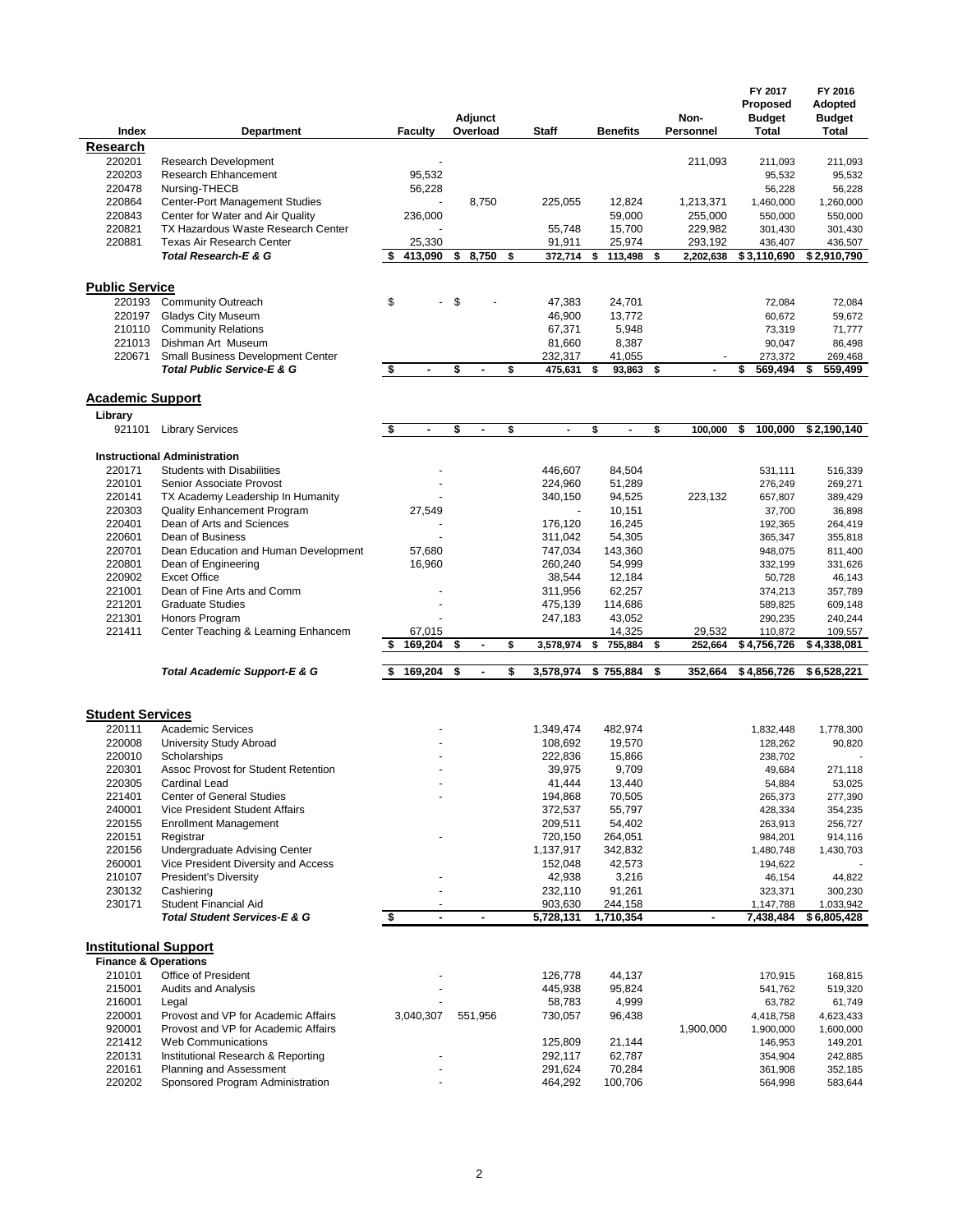| Index                  | Department                                         | <b>Faculty</b>                |                | Adjunct<br>Overload  | <b>Staff</b> |                          | <b>Benefits</b>                        | Non-<br>Personnel    | FY 2017<br>Proposed<br><b>Budget</b><br>Total |      | FY 2016<br>Adopted<br><b>Budget</b><br>Total |
|------------------------|----------------------------------------------------|-------------------------------|----------------|----------------------|--------------|--------------------------|----------------------------------------|----------------------|-----------------------------------------------|------|----------------------------------------------|
|                        | <b>Finance and Operations</b>                      |                               |                |                      |              |                          |                                        |                      |                                               |      |                                              |
| 230001                 | VP for Finance and Operations                      |                               |                |                      |              | 307,482                  | 103,560                                | 155,208              | 566,250                                       |      | 558,036                                      |
| 230110                 | Assoc. VP for Finance, Controller                  |                               |                |                      |              | 513,522                  | 97,234                                 |                      | 610,756                                       |      | 460,875                                      |
| 230111                 | Finance and Reporting                              |                               |                |                      |              | 233,196                  | 61,751                                 |                      | 294,947                                       |      | 286,483                                      |
| 230121                 | <b>Budget and Analysis</b>                         |                               |                |                      |              | 109,056                  | 36,306                                 |                      | 145,363                                       |      | 141,363                                      |
|                        |                                                    |                               |                |                      |              |                          |                                        |                      |                                               |      |                                              |
| 230151                 | Payroll                                            |                               |                |                      |              | 250,733                  | 107,433                                |                      | 358,166                                       |      | 367,826                                      |
| 230138                 | State Office of Risk Management                    |                               |                |                      |              |                          |                                        | 300,000              | 300,000                                       |      | 300,000                                      |
| 230505                 | <b>State Paid Benefits Pool</b>                    |                               |                |                      |              |                          | 3,532,599                              |                      | 3,532,599                                     |      | 3,717,280                                    |
| 230159                 | Reserve for Operational Support                    |                               |                |                      |              |                          |                                        | 500,000              | 500,000                                       |      | 500,000                                      |
| 930159                 | Reserve for Operational Support                    |                               |                |                      |              |                          |                                        | 2,990,140            | 2,990,140                                     |      | 200,000                                      |
| 230131                 | Associate Controller                               |                               |                |                      |              | 405,451                  |                                        |                      |                                               |      |                                              |
|                        |                                                    |                               |                |                      |              |                          | 123,326                                |                      | 528,777                                       |      | 517,843                                      |
| 230101                 | Asstant VP for Administatifve                      |                               |                |                      |              | 214,794                  | 40,686                                 |                      | 255,480                                       |      | 248,793                                      |
| 230102                 | <b>Accounts Payable</b>                            |                               |                |                      |              | 184,378                  | 65,849                                 |                      | 250,228                                       |      | 243,362                                      |
| 230161                 | Purchasing                                         |                               |                |                      |              | 324,493                  | 98,063                                 |                      | 422,556                                       |      | 365,442                                      |
| 230162                 | <b>Logistical Support</b>                          |                               |                |                      |              | 299,153                  | 107,916                                |                      | 407,069                                       |      | 382,738                                      |
| 230401                 | Human Resources                                    |                               |                |                      |              | 746,152                  | 155,773                                |                      | 901,926                                       |      | 813,904                                      |
|                        |                                                    |                               |                |                      |              |                          |                                        |                      |                                               |      |                                              |
| 230501                 | <b>Risk Management</b>                             |                               |                |                      |              | 154,279                  | 15,782                                 |                      | 170,061                                       |      | 71,985                                       |
| 250001                 | University Advancement                             |                               |                |                      |              | 1,218,632                | 383,521                                |                      | 1,602,153                                     |      | 1,616,843                                    |
|                        | Total Finance and Operations-E & G                 | \$3,040,307                   |                | \$<br>551,956        | \$           | 7,496,720                | \$5,426,120                            | \$5,845,348          | \$<br>22,360,451                              |      | \$19,094,005                                 |
|                        | <b>Information Technology</b>                      |                               |                |                      |              |                          |                                        |                      |                                               |      |                                              |
| 230301                 | Information Technology                             |                               |                |                      |              | 255,689                  | 69,905                                 |                      | 325,594                                       |      | 317,155                                      |
| 230002                 | <b>Enterprise Services</b>                         |                               |                |                      |              | 1,212,102                | 184,475                                |                      | 1,396,577                                     |      | 1,105,592                                    |
| 230311                 | <b>IT Data Center Services</b>                     |                               |                |                      |              | 152,313                  | 54,419                                 |                      | 206,732                                       |      | 200,861                                      |
| 230321                 | IT Administrative Systems                          |                               |                |                      |              | 253,869                  | 66,361                                 |                      | 320,230                                       |      | 276,481                                      |
|                        |                                                    |                               |                |                      |              |                          |                                        |                      |                                               |      |                                              |
| 230341                 | <b>IT Network Support</b>                          |                               |                |                      |              | 525,254                  | 128,297                                |                      | 653,551                                       |      | 630,166                                      |
| 230351                 | IT Micro Computer Support Services                 |                               |                |                      |              | 444,664                  | 121,598                                |                      | 566,262                                       |      | 438,790                                      |
| 230361                 | <b>IT Customer Support Services</b>                |                               |                |                      |              | 292,192                  | 122,154                                |                      | 414,347                                       |      | 386,844                                      |
| 230371                 | <b>IT Data Security</b>                            |                               |                |                      |              | 279,968                  | 75,722                                 |                      | 355,690                                       |      | 346,976                                      |
| 230381                 | <b>IT Media Services</b>                           |                               |                |                      |              | 74,008                   | 34,172                                 |                      | 108,180                                       |      | 99,444                                       |
| 230391                 | IT Project Planning Management & Assessment        |                               |                |                      |              |                          |                                        |                      | 391,857                                       |      | 383,284                                      |
|                        |                                                    |                               |                |                      |              | 317,673                  | 74,183                                 |                      |                                               |      |                                              |
|                        | Total IT - E & G                                   | \$                            | $\blacksquare$ | \$<br>$\blacksquare$ | \$           | 3,807,733                | 931,286<br>\$                          | \$<br>$\blacksquare$ | \$<br>4,739,018                               | \$   | 4,185,593                                    |
|                        | <b>Total Institutional Support-E &amp; G</b>       | \$3,040,307                   |                | \$551,956            | \$           | 11,304,453               | \$6,357,406                            | \$5,845,348          | \$<br>27,099,469                              |      | \$23,279,598                                 |
|                        | <b>Operation &amp; Maintenance of Plant</b>        |                               |                |                      |              |                          |                                        |                      |                                               |      |                                              |
| <b>Facilities</b>      |                                                    |                               |                |                      |              |                          |                                        |                      |                                               |      |                                              |
|                        |                                                    |                               |                |                      |              |                          |                                        |                      |                                               |      |                                              |
| 230201                 | Associate VP Facilities Management                 | \$                            |                | \$                   |              | 500,678                  | 88,838                                 |                      | 589,516                                       |      | 578,628                                      |
| 230203                 | Design and Construction                            |                               |                |                      |              | 372,458                  | 84,778                                 |                      | 457,236                                       |      | 429,996                                      |
| 230204                 | <b>Building Maintenance</b>                        |                               |                |                      |              | 1,648,397                | 474,479                                |                      | 2,122,876                                     |      | 2,068,451                                    |
| 239204                 | <b>Campus Building Maintenance</b>                 |                               |                |                      |              |                          |                                        | (330,000)            | (330,000)                                     |      | (330,000)                                    |
| 230231                 | <b>Custodial Services</b>                          |                               |                |                      |              | 1,567,720                | 685,056                                |                      | 2,252,776                                     |      | 2,172,744                                    |
| 239231                 | <b>Campus Custodial Services</b>                   |                               |                |                      |              |                          |                                        |                      |                                               |      |                                              |
|                        |                                                    |                               |                |                      |              |                          |                                        | (555,000)            | (555,000)                                     |      | (555,000)                                    |
| 230235                 | <b>Special Events</b>                              |                               |                |                      |              |                          |                                        |                      |                                               |      | 153,506                                      |
| 230205                 | <b>Utilities</b>                                   |                               |                |                      |              |                          |                                        | 3,200,000            | 3,200,000                                     |      | 3,200,000                                    |
| 230206                 | <b>Utility Cost Transfer</b>                       |                               |                |                      |              |                          |                                        | (200,000)            | (200,000)                                     |      | (200,000)                                    |
| 230251                 | <b>Energy Management</b>                           |                               |                |                      |              | 191,181                  | 73,284                                 |                      | 264,466                                       |      | 256,877                                      |
| 230241                 | Grounds Maintenance                                |                               |                |                      |              | 277.802                  | 94,382                                 |                      | 372,184                                       |      | 361,929                                      |
|                        | <b>Total Facilities</b>                            | \$                            | $\blacksquare$ | \$<br>$\blacksquare$ | \$           | 4,558,236                | \$1,500,818                            | \$2,115,000          | \$<br>8,174,054                               | \$   | 8,137,131                                    |
|                        |                                                    |                               |                |                      |              |                          |                                        |                      |                                               |      |                                              |
| <b>Campus Security</b> |                                                    | \$                            |                | \$                   |              |                          | 650.686                                |                      |                                               |      |                                              |
| 230611                 | <b>Campus Security</b>                             |                               |                |                      | \$           | 3,068,223 \$             |                                        | \$                   | \$<br>3,718,909 \$                            |      | 3,530,554                                    |
| 230612                 | <b>Texas Academy Security</b>                      |                               |                |                      |              | 61,862                   | 23,614                                 |                      | 85,476                                        |      | 83.941                                       |
|                        | <b>Total Campus Security</b>                       | \$                            |                | \$<br>$\blacksquare$ | \$           | 3,130,085                | \$<br>674,300                          | \$                   | \$<br>3,804,385                               | \$   | 3,614,495                                    |
|                        |                                                    |                               |                |                      |              |                          |                                        |                      |                                               |      |                                              |
|                        | <b>Total Plant Support-E &amp; G</b>               | \$                            | $\blacksquare$ | \$<br>$\blacksquare$ | \$           | 7,688,321                | $$2,175,118$ $$2,115,000$              |                      | \$<br>11,978,439                              |      | \$11,751,626                                 |
|                        |                                                    |                               |                |                      |              |                          |                                        |                      |                                               |      |                                              |
|                        | <b>Total E&amp;G Budgeted Expenditures</b>         |                               |                |                      |              |                          |                                        |                      |                                               |      |                                              |
|                        | <b>FY17</b>                                        | $$40,297,903$$ \$1,439,066 \$ |                |                      |              | 37,512,850               | \$21,659,726                           | $$10,515,650$ \$     | 111,425,196                                   |      | \$104,625,872                                |
|                        | <b>FY16</b>                                        | \$36,565,477                  |                | \$<br>$612,515$ \$   |              | 36,421,196               | \$21,512,591                           | $9,514,093$ \$<br>\$ |                                               |      | \$104,625,872                                |
|                        |                                                    |                               |                |                      |              |                          |                                        |                      |                                               |      |                                              |
| <b>Transfers Out</b>   |                                                    |                               |                |                      |              |                          |                                        |                      |                                               |      |                                              |
|                        |                                                    |                               |                |                      |              |                          |                                        |                      |                                               |      |                                              |
| 230901                 | Mandatory - TRB Debt Service Transfer to System \$ |                               |                | \$                   | \$           |                          | \$                                     | 7,097,856 \$<br>\$   | 7,097,856                                     | - \$ | 2,457,631                                    |
| 230550                 | Mandatory - Transfer of TPEG to Scholarships       |                               |                |                      |              |                          |                                        | 2,812,846            | 2,812,846                                     |      | 2,787,298                                    |
| 230508                 | Non-Mandatory - Transfer of HEAF to Construction   |                               |                |                      |              |                          |                                        | 5,889,301            | 5,889,301                                     |      | 5,411,115                                    |
|                        |                                                    |                               |                |                      |              |                          |                                        |                      |                                               |      |                                              |
|                        | <b>Total E&amp;G Budgeted Transfers Out</b>        | \$                            |                | \$                   | \$           | $\overline{\phantom{a}}$ | \$                                     | $$15,800,003$ \$     |                                               |      | 15,800,003 \$ 10,656,044                     |
|                        |                                                    |                               |                |                      |              |                          |                                        |                      |                                               |      |                                              |
|                        | Total E & G Expenditures and Transfers Out         |                               |                |                      |              |                          |                                        |                      |                                               |      |                                              |
|                        | <b>FY17</b><br>FY16                                | $$40,297,903$$ \$1,439,066 \$ |                |                      |              |                          | 37,512,850 \$ 21,659,726 \$ 26,315,653 |                      | \$<br>127,225,199                             |      | \$115,281,916                                |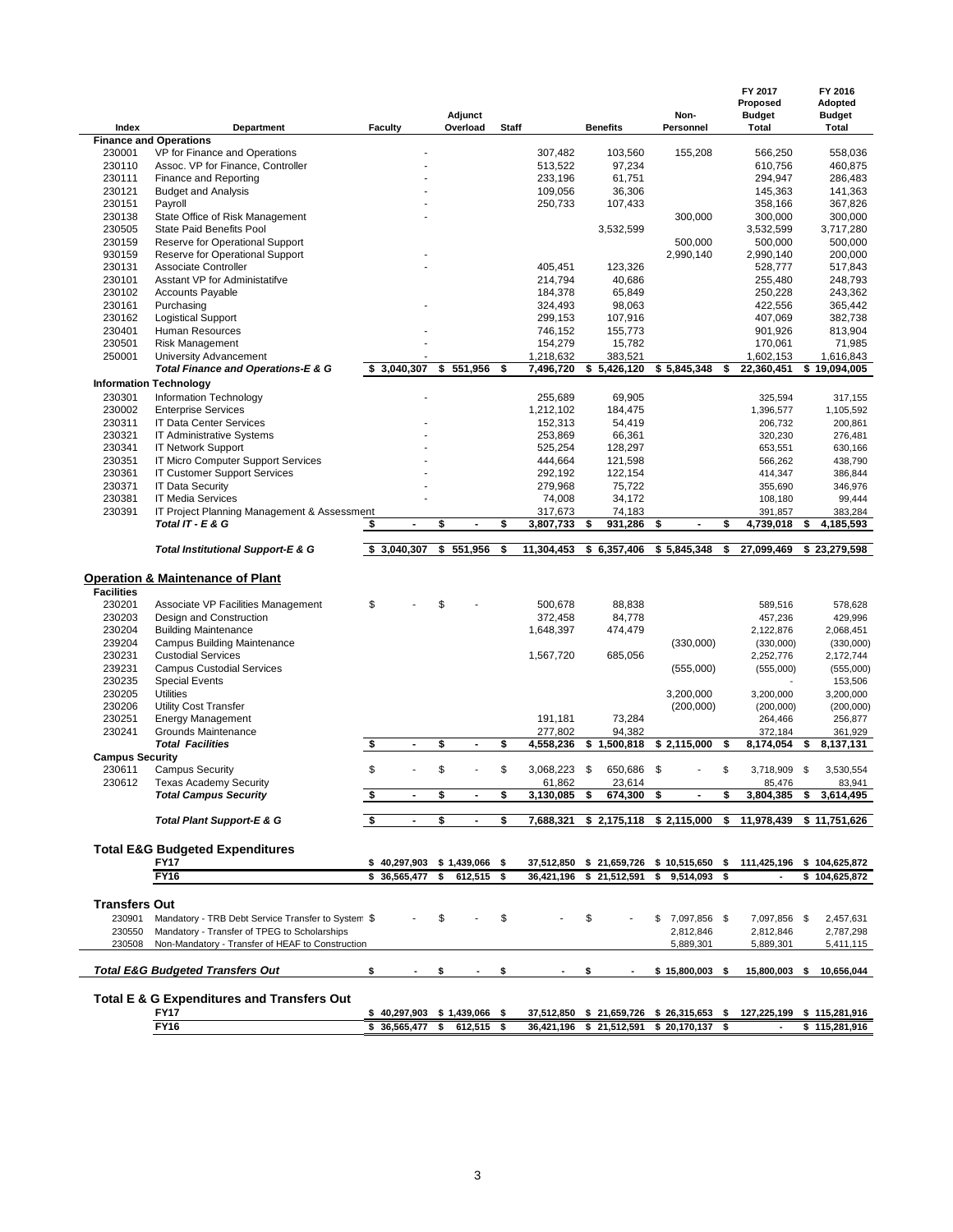Designated Funds

 $\sim$ 

For Fiscal Year Ending August 31, 2017 Budgeted Expenditures & Transfers Out

 **FY 2017 FY 2016** 

|                    |                                                                             |           |                 |                                |                 |     |                     |                      |                                | Proposed               |     | Adopted                |
|--------------------|-----------------------------------------------------------------------------|-----------|-----------------|--------------------------------|-----------------|-----|---------------------|----------------------|--------------------------------|------------------------|-----|------------------------|
| Index              | Department                                                                  | Wages     |                 | <b>Benefits</b>                | Travel          |     | <b>M&amp;O</b>      | <b>Contracts</b>     | <b>Financial Aid</b>           | <b>Budget</b><br>Total |     | <b>Budget</b><br>Total |
| <b>Instruction</b> |                                                                             |           |                 |                                |                 |     |                     |                      |                                |                        |     |                        |
|                    | <b>College of Arts &amp; Science</b>                                        |           |                 |                                |                 |     |                     |                      |                                |                        |     |                        |
|                    | 420400 College of Arts and Science                                          | \$        | 9,000           | \$<br>700                      | \$<br>7,000     | -\$ | 11,997 \$           |                      | \$<br>$\overline{a}$           | \$<br>28,697 \$        |     | 28,497                 |
|                    | 420405 College of Arts & Science Enhancement                                |           | 32,000          | 8,150                          | 57,000          |     | 60,695              |                      |                                | 157,845                |     | 127,244                |
|                    | 420411 Biology                                                              |           | 24.000          | 1,511                          | 4,600           |     | 64,044              |                      |                                | 94,155                 |     | 91,955                 |
|                    | 420421 Chemistry                                                            |           | 94,573          | 476                            | 2,500           |     | 77,244              |                      | 35,000                         | 209,793                |     | 207,593                |
|                    | 420425 Physics<br>420441 English and Modern Languages                       |           | 7,192<br>61,623 | 650<br>519                     | 2,000<br>22,000 |     | 31,592<br>24,163    |                      |                                | 41,434<br>108,305      |     | 39,834<br>101,105      |
|                    | 420442 Center for Philosophy Studies                                        |           | 12,782          | 1,578                          | 2,163           |     | 1,471               |                      |                                | 17,995                 |     | 17,994                 |
|                    | 420451 Earth Space Science                                                  |           | 6,000           | 559                            | 8,000           |     | 35,594              |                      |                                | 50,153                 |     | 48,753                 |
| 420461 History     |                                                                             |           | 2,300           | 150                            | 5,000           |     | 15,313              |                      |                                | 22,763                 |     | 20,763                 |
|                    | 420471 Nursing                                                              |           | 43,000          | 2,580                          | 18,000          |     | 150,686             |                      |                                | 214,266                |     | 207,866                |
|                    | 420472 Nursing Program Fee                                                  |           | 64,738          | 11,992                         |                 |     | 96,281              |                      | ä,                             | 173,011                |     | 182,171                |
|                    | 420473 Nursing Application Fee                                              |           | 9,000           | 540                            |                 |     | 1,000               |                      | ÷.                             | 10,540                 |     | 10,540                 |
|                    | 420481 Political Science                                                    |           | 2,000           | 150                            | 2,000           |     | 12,645              |                      | $\overline{a}$                 | 16,795                 |     | 14,995                 |
|                    | 420491 Psychology                                                           |           | 6,000           | 360<br>250                     | 2,500           |     | 26,607              |                      | ÷,                             | 35,467                 |     | 33,867                 |
|                    | 420501 Sociology, Social Work, Criminal Justice<br>420502 Social Work Local |           | 3,829<br>1,500  | 100                            | 5,000<br>1,045  |     | 20,074<br>555       |                      |                                | 29,153<br>3,200        |     | 25,553<br>3,100        |
|                    | 420531 Writing Center                                                       |           | 57,000          | 1,000                          | 4,000           |     | 8,863               |                      | ٠                              | 70,863                 |     | 70,863                 |
|                    | 420541 Computer Science                                                     |           | 39,388          | 1,665                          | 10,000          |     | 45,708              |                      |                                | 96,760                 |     | 94,560                 |
|                    | 420551 Mathematics                                                          |           | 68,000          | 337                            | 10,000          |     | 27,038              |                      | ä                              | 105,375                |     | 101,975                |
|                    | 420561 Applied Arts and Science                                             |           |                 |                                |                 |     | 600                 |                      |                                | 600                    |     |                        |
|                    | <b>Totals-Arts &amp; Sciences</b>                                           | s.        | 543,925         | \$<br>33,266                   | \$<br>162,808   | \$  | 712,170             | \$<br>$\blacksquare$ | \$<br>35,000                   | \$<br>1,487,169        | \$  | 1,429,228              |
|                    |                                                                             |           |                 |                                |                 |     |                     |                      |                                |                        |     |                        |
|                    | <b>College of Business</b>                                                  |           |                 |                                |                 |     |                     |                      |                                |                        |     |                        |
|                    | 420600 College of Business                                                  | \$        | 178,412         | \$<br>25,325                   | \$<br>77,750    | \$  | 33,565              | \$                   | \$<br>10,000                   | \$<br>325,052          | \$  | 315,609                |
|                    | 420603 College of Business Program Fee<br>420611 Accounting & Business Law  |           | 67,723          | 4,300<br>120                   | 22,700          |     | 51,198<br>12.442    |                      | 14,080                         | 160,000<br>13,562      |     | 160,000<br>11,362      |
|                    | 420621 Economics & Finance                                                  |           | 1,000<br>1,900  | 115                            |                 |     | 10,464              |                      |                                | 12,479                 |     | 10,679                 |
|                    | 420631 Information Systems & Analysis                                       |           | 2,400           | 145                            | 250             |     | 10,255              |                      |                                | 13,050                 |     | 11,650                 |
|                    | 420641 Management & Marketing                                               |           | 2,500           | 150                            | 3,750           |     | 12,800              |                      |                                | 19,200                 |     | 17,400                 |
|                    | <b>Totals-Business</b>                                                      |           | 253,935         | \$<br>30,154                   | \$<br>104,450   | \$  | 130,724             | \$                   | \$<br>24,080                   | \$<br>543,343          | \$  | 526,700                |
|                    |                                                                             |           |                 |                                |                 |     |                     |                      |                                |                        |     |                        |
|                    | <b>College Education &amp; Human Development</b>                            |           |                 |                                |                 |     |                     |                      |                                |                        |     |                        |
|                    | 420700 College of Education & Human Developmen \$                           |           | 115,400         | \$<br>34,134                   | \$<br>24,000    | \$  | 138,861             | \$                   | \$<br>٠                        | \$<br>312,395          | -\$ | 307,011                |
|                    | 420703 Professional Services                                                |           | 1,500           | 100                            | 2,500<br>6,000  |     | 2,023<br>25,000     |                      |                                | 6,123<br>31,000        |     | 6,123<br>85,677        |
|                    | 420705 Master Teaching Program<br>420711 Educational Leadership             |           |                 |                                | 13,000          |     | 228,428             |                      | ÷,                             | 241,428                |     | 35,628                 |
|                    | 420712 Superintendent Academy                                               |           | 46,048          | 15,955                         | 45,000          |     | 63,871              |                      | Ē,                             | 170,874                |     | 240,591                |
|                    | 420721 Family and Consumer Sciences                                         |           | 37,820          | 480                            | 15,000          |     | 44,800              |                      |                                | 98,100                 |     | 96,300                 |
|                    | 420722 Dietetic Internship Program                                          |           | 500             |                                |                 |     |                     |                      | ٠                              | 500                    |     | 500                    |
|                    | 420731 Health and Kinesiology                                               |           | 10,000          | 750                            | 18,000          |     | 58,332              |                      |                                | 87,082                 |     | 83,882                 |
|                    | 420733 Educational Promotional                                              |           |                 |                                |                 |     |                     |                      |                                |                        |     | 13,573                 |
|                    | 420741 Professional Pedagogy                                                |           | 21,620          | 1,500                          | 32,500          |     | 48,656              |                      | ÷.                             | 104,276                |     | 101,276                |
|                    | 420742 On Line Doctorate                                                    |           |                 |                                | 6,750           |     | 8,400               |                      | ä                              | 15,150                 |     | 14,750                 |
|                    | 420771 Center for Executive Leadership                                      |           |                 |                                |                 |     | 7,635               |                      |                                | 7,635                  |     | 7,635                  |
|                    | <b>Totals-Education</b>                                                     |           | 232,888         | \$<br>52,919                   | \$<br>162,750   | \$  | 626,006             | \$<br>$\blacksquare$ | \$<br>٠                        | \$1.074.563            | \$  | 992,946                |
|                    | <b>Distance Education</b>                                                   |           |                 |                                |                 |     |                     |                      |                                |                        |     |                        |
|                    | 420199 Distance Education                                                   | \$        | 37,000          | \$<br>1,000                    | \$<br>30,000    | \$  | 135,597             | \$                   | \$                             | \$<br>203,597          |     | 203,597                |
|                    | 420702 Higher Education Partnership                                         |           | 6,500           |                                | 50,000          |     | 55,000              | 9,900,000            | 133,790                        | 10,145,290             |     | 9,874,238              |
|                    | <b>Totals-Distance Education</b>                                            | \$        | 43,500          | \$<br>1,000                    | \$<br>80,000    | \$  | 190,597             | \$9,900,000          | \$<br>133,790                  | \$10,348,887           |     | \$10,077,835           |
|                    |                                                                             |           |                 |                                |                 |     |                     |                      |                                |                        |     |                        |
|                    | <b>College of Engineering</b><br>420811 College of Engineering              | S         | 27,000 \$       |                                | \$<br>17,000 \$ |     |                     |                      | \$                             | \$<br>98,057 \$        |     |                        |
|                    | 420831 Chemical Engineering                                                 |           | 16,500          | 2,000<br>1,000                 | 15,000          |     | 52,057 \$<br>42,315 |                      |                                | 74,815                 |     | 97,857<br>72,015       |
|                    | 420833 Materials Instrumentation Center                                     |           | 50,592          | 16,244                         |                 |     | 20,200              |                      |                                | 87,036                 |     | 85,362                 |
|                    | 420841 Civil Engineering                                                    |           | 4,000           | 100                            | 4,000           |     | 30,610              |                      | ä,                             | 38,710                 |     | 37,310                 |
|                    | 420851 Electrical Engineering                                               |           | 16,840          | 300                            | 4,000           |     | 7,078               |                      | $\overline{a}$                 | 28,218                 |     | 26,418                 |
|                    | 420861 Industrial Engineering                                               |           | 7,600           | 300                            | 5,700           |     | 41,349              |                      | ÷,                             | 54,949                 |     | 52,949                 |
|                    | 420871 Mechanical Engineering                                               |           | 10,000          | 1,202                          | 6,000           |     | 26,493              | ٠                    | $\overline{a}$                 | 43,695                 |     | 41,495                 |
|                    | <b>Totals-Engineering</b>                                                   | -S        | 132,532         | \$<br>21,146                   | \$<br>51,700    | -\$ | 220,102             | \$<br>$\blacksquare$ | \$<br>$\blacksquare$           | \$<br>425,480          | \$  | 413,406                |
|                    |                                                                             |           |                 |                                |                 |     |                     |                      |                                |                        |     |                        |
|                    | <b>College of Fine Arts &amp; Communication</b>                             | \$        | $\sim$          | \$<br>$\overline{\phantom{a}}$ | \$<br>$\sim$    | \$  |                     |                      | \$<br>$\overline{\phantom{a}}$ | \$                     |     |                        |
| 421011 Art         | 421000 College of Fine Arts & Comm                                          |           | 11,000          | 500                            | 2,000           |     | 8,483 \$<br>42,292  |                      | ÷,                             | 8,483 \$<br>55,792     |     | 8,483<br>53,592        |
|                    | 421021 Communication                                                        |           | 65,830          | 19,037                         | 1,000           |     | 19,447              |                      |                                | 105,314                |     | 99,865                 |
|                    | 421031 Deaf Studies & Deaf Education                                        |           | 13,500          | 1,000                          | 26,000          |     | 43,760              |                      | Ĭ.                             | 84,260                 |     | 82,860                 |
|                    | 421032 Speech & Hearing Services                                            |           | 40,868          | 3,742                          | 7,000           |     | 35,970              |                      | ÷.                             | 87,580                 |     | 85,580                 |
|                    | 421042 Theatre & Dance                                                      |           |                 |                                | 3,000           |     | 12,621              |                      | $\overline{a}$                 | 15,621                 |     | 14,421                 |
| 421041 Music       |                                                                             |           | 14,729          | 1,367                          | 26,000          |     | 30,044              |                      | ٠                              | 72,140                 |     | 68,340                 |
|                    | 421034 Audiology                                                            |           | 65,000          |                                |                 |     |                     |                      | $\overline{a}$                 | 65,000                 |     | 65,000                 |
| 421035 SLP         |                                                                             |           | 2,000           | 120                            | 2,000           |     | 5,400               |                      |                                | 9,520                  |     | 9,520                  |
|                    | <b>Totals-Fine Arts</b>                                                     | \$212,927 |                 | \$<br>25,766                   | \$<br>67,000    | -\$ | 198,017             | \$                   | \$<br>$\blacksquare$           | \$<br>503,709          | \$  | 487,661                |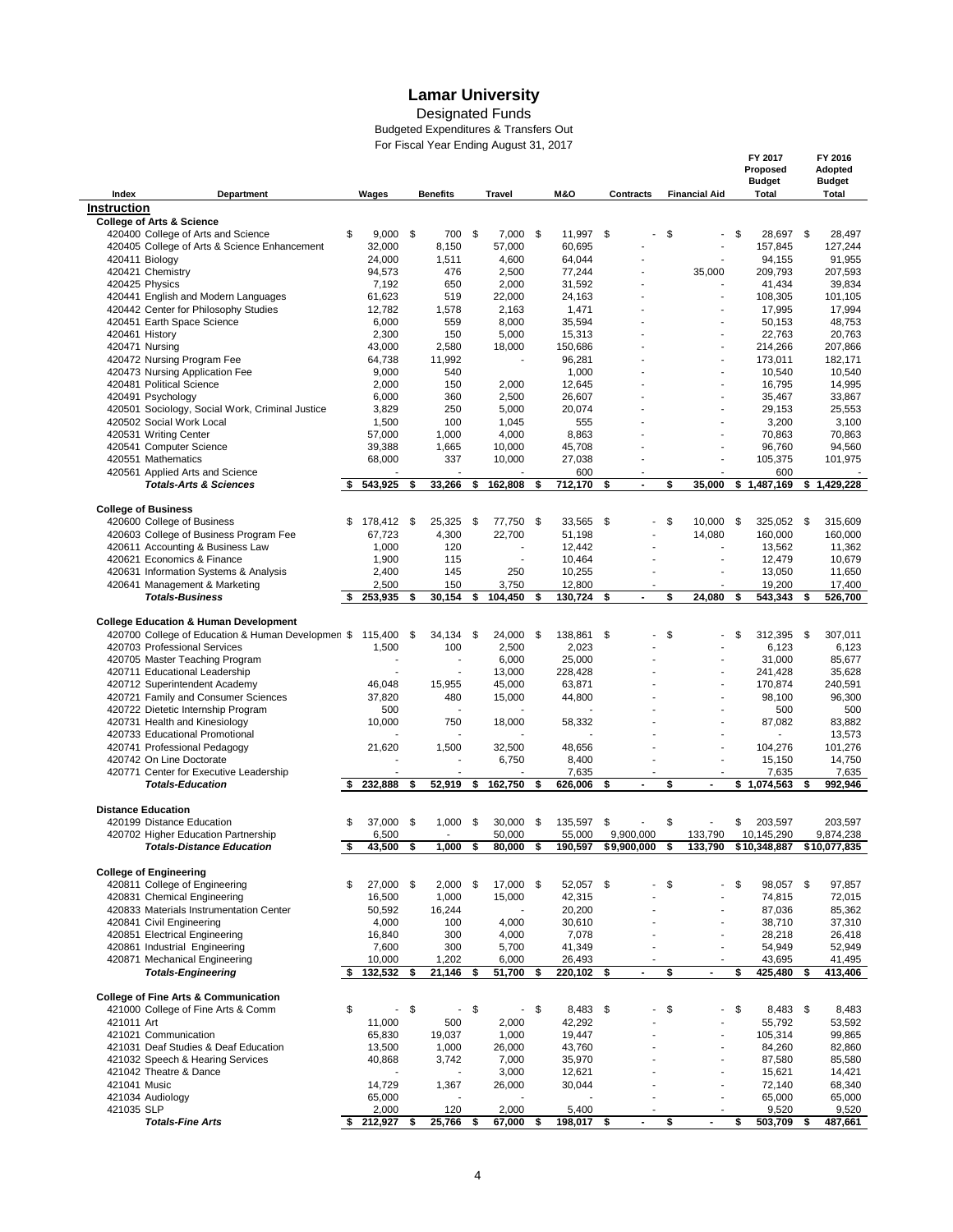|                         |                                                                                             |                        |                          |     |                          |                         |                      |                                |     | Proposed               | Adopted                |
|-------------------------|---------------------------------------------------------------------------------------------|------------------------|--------------------------|-----|--------------------------|-------------------------|----------------------|--------------------------------|-----|------------------------|------------------------|
| Index                   | <b>Department</b>                                                                           | Wages                  | <b>Benefits</b>          |     | Travel                   | <b>M&amp;O</b>          | <b>Contracts</b>     | <b>Financial Aid</b>           |     | <b>Budget</b><br>Total | <b>Budget</b><br>Total |
|                         | <b>Developmental Studies</b>                                                                |                        |                          |     |                          |                         |                      |                                |     |                        |                        |
|                         | 420121 Developmental Studies                                                                | $5,300$ \$<br>\$       | 200                      | \$  | 2,000                    | \$<br>1,240             | -\$<br>Ĭ.            | \$<br>$\overline{\phantom{a}}$ | \$  | 8,740                  | \$<br>7,540            |
|                         | 420122 Alternative Development                                                              | 8,000                  | 300                      |     |                          | 42,897                  |                      |                                |     | 51,197                 | 51,197                 |
|                         | 420123 Learning Skills Program<br><b>Totals-Development</b>                                 | 14,000<br>27,300<br>\$ | \$<br>840<br>1,340       | \$  | 2,000                    | \$<br>44,137            | \$<br>$\blacksquare$ | \$<br>$\blacksquare$           | \$  | 14,840<br>74,777       | \$<br>14,840<br>73,577 |
|                         |                                                                                             |                        |                          |     |                          |                         |                      |                                |     |                        |                        |
|                         | <b>Total- Instruction Designated</b>                                                        | \$1,447,007            | \$<br>165,591            | \$  | 630,708                  | \$2,121,753             | \$9,900,000          | \$<br>192,870                  |     | \$14,457,929           | \$14,074,929           |
|                         |                                                                                             |                        |                          |     |                          |                         |                      |                                |     |                        |                        |
| Research                |                                                                                             | \$                     | \$                       |     |                          |                         |                      | \$                             |     |                        |                        |
| <b>TBD</b>              | 420007 Undergraduate Research<br>Visionary Initiatives                                      | 38,738                 | 8,015                    | -\$ | 5,000                    | \$<br>18,000<br>360,000 | - \$                 | 85,000                         | -\$ | 154,753<br>360,000     | \$<br>150,000          |
|                         | 420202 Sponsored Program Administration                                                     | 9,000                  | 540                      |     | 5,000                    | 8,000                   |                      |                                |     | 22,540                 | 22,540                 |
|                         | 420203 Research Enhancement                                                                 |                        |                          |     | 15,000                   | 2,120                   |                      |                                |     | 17,120                 | 115,000                |
|                         | 420009 Stairstep                                                                            | 22,000                 |                          |     |                          | 5,000                   |                      | 71,000                         |     | 98,000                 | 98,000                 |
|                         | 420023 Research Start Up<br>420604 Clinton Global Initiative                                | 17,600                 |                          |     | 2,000<br>10,000          | 32,805                  |                      |                                |     | 52,405<br>10,000       | 32,405<br>10,000       |
|                         | 420205 Sponsored Program Admin IDC                                                          |                        |                          |     | 31,827                   | 9,173                   |                      |                                |     | 41,000                 | 41,000                 |
|                         | 420332 Student Support Services IDC                                                         |                        |                          |     |                          | 3,200                   |                      |                                |     | 3,200                  | 3,200                  |
|                         | 420403 Arts and Science IDC                                                                 |                        |                          |     | 5,000                    | 8,000                   |                      |                                |     | 13,000                 | 13,000                 |
|                         | 420704 College of Education IDC<br>420800 College of Engineering IDC                        |                        |                          |     |                          | 9,000<br>76,500         |                      |                                |     | 9,000<br>76,500        | 9,000<br>76,500        |
|                         | 421003 College of Fine Arts IDC                                                             |                        |                          |     | 4,000                    |                         |                      |                                |     | 4,000                  | 4,000                  |
|                         | 421205 Graduate Studies IDC                                                                 | 22,180                 | 320                      |     |                          | 1,500                   |                      | $\overline{a}$                 |     | 24,000                 | 24,000                 |
|                         | 421402 McNair IDC                                                                           |                        |                          |     |                          | 3,000                   |                      |                                |     | 3,000                  | 3,000                  |
|                         | <b>Total- Research Designated</b>                                                           | 109,518<br>\$          | \$<br>8,875              | \$  | 77,827                   | \$<br>536,298           | \$<br>$\blacksquare$ | \$<br>156,000                  | \$  | 888,518                | \$<br>601,645          |
| <b>Public Service</b>   |                                                                                             |                        |                          |     |                          |                         |                      |                                |     |                        |                        |
|                         | 410106 President's Community Service                                                        | \$<br>$3,500$ \$       | 210                      | \$  | 10,000                   | \$<br>40,000            | - \$                 | \$                             | \$  | 53,710                 | \$<br>53,710           |
| 420192 LEAP             |                                                                                             | 4,800                  | 1,059                    |     |                          | 12,891                  |                      | 34,000                         |     | 52,750                 | 52.750                 |
|                         | 420193 Community Outreach-South Park Neight                                                 |                        |                          |     | 5,000                    | 20,000                  |                      |                                |     | 25,000                 | 1,000                  |
|                         | 420195 Adult Programs<br>420521 Lamar Language Institute                                    | 47,000                 | 3,000                    |     | 2,000                    | 3,000<br>37,000         | 261,000              |                                |     | 3,000<br>350,000       | 3,000<br>350,000       |
|                         | 450051 University Reception Center                                                          | 145,240                | 28,921                   |     | 2,000                    | 86,500                  |                      |                                |     | 262,661                | 237,375                |
|                         | 420196 Gladys City Museum                                                                   | 29,387                 | 2,124                    |     | 1,000                    | 43,042                  |                      |                                |     | 75,553                 | 34,000                 |
|                         | 421022 KVLU Radio                                                                           | 79,004                 | 28,139                   |     |                          |                         |                      |                                |     | 107,143                | 103,699                |
|                         | <b>Total- Public Service Designated</b>                                                     | 308,931                | \$<br>63,453             | \$  | 20,000                   | \$<br>242,433           | 261,000<br>\$        | \$<br>34,000                   | \$  | 929,817                | 835,534                |
| <b>Academic Support</b> |                                                                                             |                        |                          |     |                          |                         |                      |                                |     |                        |                        |
|                         | 421101 Library Services                                                                     | \$1,697,789            | \$<br>545,971            | \$  | 24,000                   | \$<br>237,000 \$        |                      | \$                             |     | \$2,504,760            | \$2,496,945            |
|                         | 420171 Students with Disabilities                                                           | 17190                  | 1,200                    |     | 23,500                   | 20,000                  |                      |                                |     | 61,890                 | 61,890                 |
|                         | 420172 Communication Access Services<br>420406 Journal of Humanities                        | $\blacksquare$         | $\overline{\phantom{a}}$ |     | ÷.                       | 625,000<br>3,750        |                      |                                |     | 625,000<br>3,750       | 525,000<br>3,750       |
|                         | 420812 College of Engineering Academic Suppt                                                | 19,406                 | 1,071                    |     | 2,618                    | 67,299                  |                      |                                |     | 90,394                 | 90,394                 |
|                         | 420832 Chemical Engineering Academic Suppt                                                  |                        |                          |     | ÷                        | 15,015                  |                      |                                |     | 15,015                 | 15,015                 |
|                         | 420842 Civil Engineering Academic Suppt                                                     |                        |                          |     | $\overline{\phantom{m}}$ | 15,015                  |                      |                                |     | 15,015                 | 15,015                 |
|                         | 420852 Electrical Engineering Academic Suppt                                                |                        | 2,431                    |     |                          | 15,015                  |                      |                                |     | 15,015                 | 15,015                 |
|                         | 420862 Industrial Engineering Academic Suppt<br>420872 Mechanical Engineering Academic Supp | 54,369                 |                          |     | 2,000<br>2,000           | 2,862<br>13,015         |                      |                                |     | 61,662<br>15,015       | 61,662<br>15,015       |
|                         | 420902 Excet Office                                                                         |                        |                          |     | 2,000                    | 15,000                  |                      |                                |     | 17,000                 | 17,000                 |
|                         | 420903 Excet Prep Fee                                                                       |                        |                          |     |                          | 8,000                   |                      |                                |     | 8,000                  | 8,000                  |
|                         | 421033 Hearing Aides                                                                        | 33,025                 | 7,513                    |     | 25,000                   | 140,000                 |                      |                                |     | 205,538                | 197,217                |
|                         | 420001 Provost & VP for Academic Affairs<br>420003 Academic Prospective Expense             | 13000                  | 900                      |     | 50,000<br>20,000         | 335,340<br>20,000       |                      |                                |     | 399,240<br>40,000      | 399,240<br>40,000      |
|                         | 420004 Faculty Development Leave                                                            |                        |                          |     | 30,000                   | 30,000                  |                      |                                |     | 60,000                 | 60,000                 |
|                         | 420102 Faculty Senate                                                                       | 10880                  | 800                      |     | 600                      | 2,400                   |                      |                                |     | 14,680                 | 14,680                 |
|                         | 420141 TX Academy Leadership In Humanity<br>420303 Quality Enhancement Program              | 17,978                 | 4,495                    |     | 4,000<br>15,000          | 57,000<br>105,727       |                      |                                |     | 61,000<br>143,200      | 61,000<br>143,000      |
|                         | 420401 Dean of Arts & Sciences                                                              |                        |                          |     |                          | 5,514                   |                      |                                |     | 5,514                  | 5,514                  |
|                         | 420601 Dean of Business                                                                     | 250                    | 250                      |     | 300                      | 3,000                   |                      |                                |     | 3,800                  | 3,800                  |
|                         | 420701 Dean Education & Human Development                                                   | 81,780                 | 28,377                   |     | 5,000                    | 47,399                  |                      |                                |     | 162,556                | 158,892                |
|                         | 420715 Distance Education Counseling                                                        |                        |                          |     |                          | 20,000                  |                      |                                |     | 20,000                 | 20,000                 |
|                         | 420801 Dean of Engineering<br>421001 Dean of Fine Arts & Comm                               |                        |                          |     | 2,000<br>3,000           | 6,483<br>7,179          |                      |                                |     | 8,483<br>10,179        | 8,483<br>10,179        |
|                         | 421201 Graduate Studies                                                                     |                        |                          |     | 25,000                   | 5,000                   |                      |                                |     | 30,000                 | 30,000                 |
|                         | 421204 Graduate Studies Application                                                         |                        |                          |     | 10,000                   | 110,000                 |                      |                                |     | 120,000                | 80,000                 |
|                         | 421301 Honors Program                                                                       | 2,000                  | 120                      |     | 2,000                    | 54,000                  |                      |                                |     | 58,120                 | 58,120                 |
|                         | 421411 Center Teaching & Learning Enhancem<br>420305 Cardinal Lead                          | 22,367<br>10,000       | 390<br>750               |     | 5,000<br>4,500           | 13,154<br>6,500         |                      |                                |     | 40,911<br>21,750       | 40,000<br>21,750       |
|                         | 420402 Center of Study Abroad                                                               |                        | $\overline{\phantom{a}}$ |     | 10,000                   | 75,000                  |                      | 15,000                         |     | 100,000                | 50,000                 |
|                         | 420707 Professional Services                                                                | 6,500                  | 400                      |     | 2,250                    | 5,000                   |                      |                                |     | 14,150                 | 14,150                 |
|                         | 420709 Texas Student Services                                                               | 6,000                  | 800                      |     |                          | 3,050                   |                      |                                |     | 9,850                  | 9,850                  |
|                         | 420713 Educator Prep Program<br>421023 Course & Curriculum Development                      |                        |                          |     | 1,000                    | 10,000<br>5,000         |                      |                                |     | 10,000<br>6,000        | 10,000<br>6,000        |
|                         | 410101 Office of President Reserve                                                          | 56,000                 |                          |     |                          | 1,150,000               |                      |                                |     | 1,206,000              | 1,150,000              |
|                         | 430381 IT Media Services                                                                    |                        |                          |     |                          |                         |                      |                                |     |                        | 11,000                 |
|                         | 445006 Cardinal One Office                                                                  |                        |                          |     | 270,768                  | \$3,253,717             |                      |                                |     | \$6,183,487            | 42,042                 |
|                         | Total-Academic Support Designated \$2,048,534                                               |                        | \$<br>595,468            | \$  |                          |                         | \$                   | \$<br>15,000                   |     |                        | \$5,969,618            |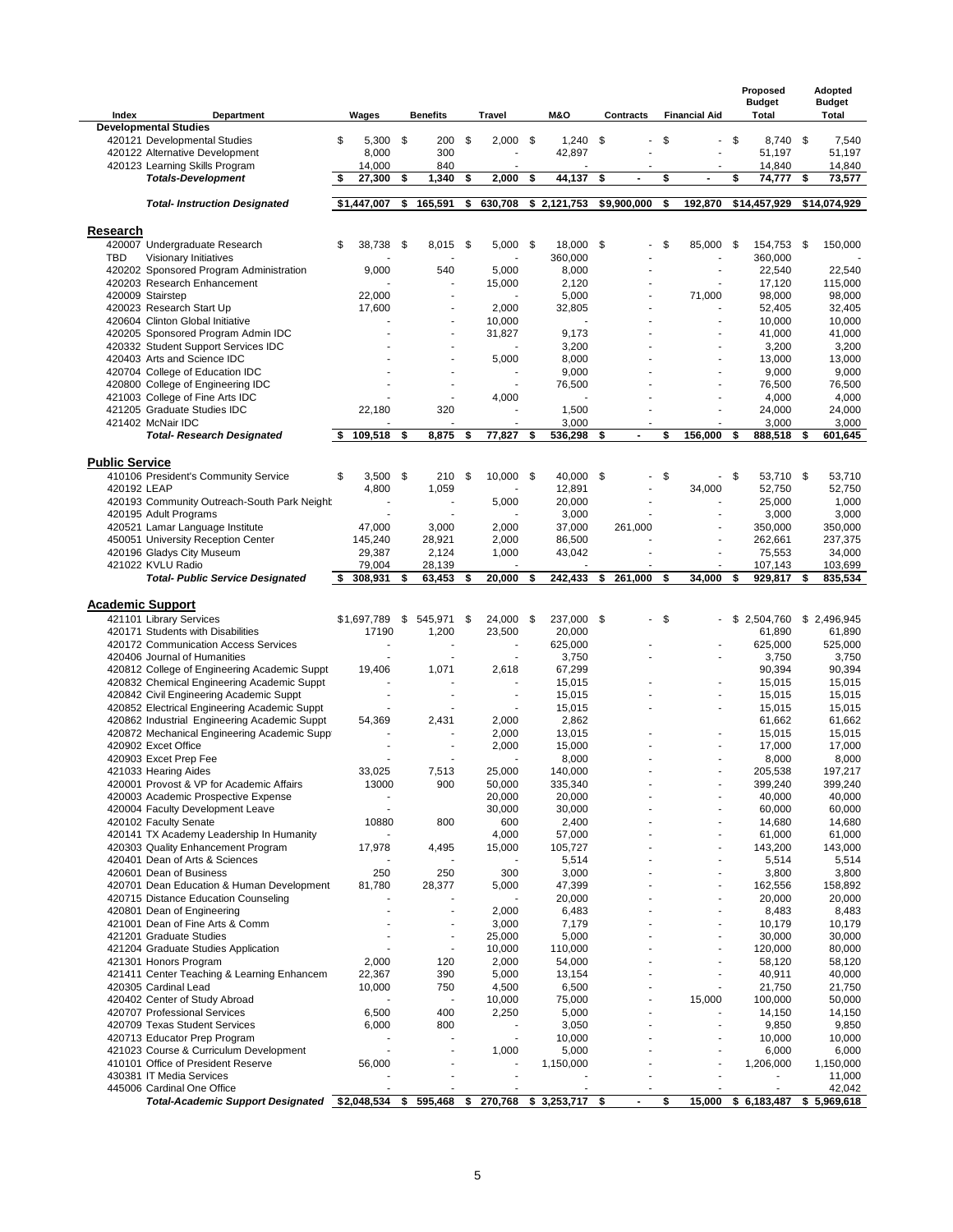|                         |                                                                                    |                        |                      |                                    |                    |                      |                                   | Proposed<br><b>Budget</b> | Adopted<br><b>Budget</b> |
|-------------------------|------------------------------------------------------------------------------------|------------------------|----------------------|------------------------------------|--------------------|----------------------|-----------------------------------|---------------------------|--------------------------|
|                         |                                                                                    |                        |                      |                                    |                    |                      | <b>Financial</b>                  |                           |                          |
| Index                   | <b>Department</b>                                                                  | Wages                  | <b>Benefits</b>      | Travel                             | <b>M&amp;O</b>     | <b>Contracts</b>     | Aid                               | Total                     | Total                    |
| <b>Student Services</b> |                                                                                    |                        |                      |                                    |                    |                      |                                   |                           |                          |
|                         | 420301 Associate Provost for Student Retention<br>421401 Center of General Studies | \$<br>15,000<br>13,500 | \$<br>1,000<br>1,000 | $$16,000$ \$<br>3,500              | 45,000<br>20,000   | \$                   | \$<br>$\overline{a}$              | \$<br>77,000 \$<br>38,000 | 77,000<br>38,000         |
|                         | 440001 Vice President for Student Affairs                                          | 7,500                  | 450                  | 12,000                             | 17,000             |                      |                                   | 36,950                    | 36,950                   |
|                         | 440011 Associate VP for Students Affairs                                           |                        | ÷.                   | 6,500                              | 15,500             |                      | ٠                                 | 22,000                    | 22,000                   |
|                         | 420155 Enrollment Management                                                       |                        |                      | 7,500                              | 20,000             |                      |                                   | 27,500                    | 27,500                   |
|                         | 420156 Undergraduate Advising Center                                               | 15,000                 | ÷,                   | 15,000                             | 145,232            |                      | $\overline{a}$                    | 175,232                   | 175,232                  |
|                         | 420302 Center for Academic Success                                                 | 416,887                | 82,457               | 1,200                              | 25,094             |                      |                                   | 525,638                   | 439,423                  |
|                         | 420157 Center for Academic Success Fee                                             |                        |                      |                                    | 110.302            |                      |                                   | 110,302                   | 190,302                  |
|                         | 420776 Counseling and Special Populations                                          | 10,620                 | 80                   | 40,000                             | 64,300             |                      | $\blacksquare$                    | 115,000                   | 45,000                   |
|                         | 420708 NCATE                                                                       |                        |                      | 15,000                             | 4,000              |                      |                                   | 19,000                    | 19,000                   |
|                         | 420152 Commencement                                                                | 30,000                 | ÷.                   | $\sim$                             | 90,000<br>203,000  |                      | ÷.<br>$\sim$                      | 120,000<br>203,000        | 89,000                   |
|                         | 420112 Academic Housing<br>420111 Academic Services                                | 41,000                 | 3,000                | 18,000                             | 42,000             |                      | $\blacksquare$                    | 104,000                   | 203,000<br>104,000       |
|                         | 420114 Area Recruiting                                                             | 36,084                 | 7,516                | 122,000                            | 1,047,127          |                      | $\overline{\phantom{a}}$          | 1,212,727                 | 287,341                  |
|                         | 420151 Registrar                                                                   | 4,000                  | 750                  | 2,000                              | 63,250             |                      |                                   | 70,000                    | 50,000                   |
|                         | 420010 Scholarships                                                                |                        |                      |                                    | 10,000             |                      |                                   | 10,000                    |                          |
|                         | 420012 Office of Scholarships & Fin Aid                                            |                        | ٠                    | 5,000                              | 25,000             |                      |                                   | 30,000                    |                          |
|                         | 430171 Student Financial Aid                                                       | 30,000                 | 1,800                | 6,500                              | 30,500             |                      |                                   | 68,800                    | 68,800                   |
|                         | 450001 Vice President for Diversity/Access                                         | 7,500                  | 450                  | 12,000                             | 17,000             |                      |                                   | 36,950                    |                          |
|                         | <b>Total-Student Services Designated</b>                                           | 627,091<br>S           | \$98,503             | \$282,200                          | \$1,994,305        | \$<br>$\blacksquare$ | \$<br>$\blacksquare$              | \$3,002,099               | \$1,872,548              |
|                         |                                                                                    |                        |                      |                                    |                    |                      |                                   |                           |                          |
|                         | <b>Institutional Support</b>                                                       |                        |                      |                                    |                    |                      |                                   |                           |                          |
|                         | <b>Finance &amp; Operations</b>                                                    |                        |                      |                                    |                    |                      |                                   |                           |                          |
|                         | 410101 Office of President                                                         | 435,905<br>S           | \$42,714<br>32,016   | $$20,000$ \$                       | 64,000<br>10,000   | \$                   | \$<br>÷,                          | \$<br>562,619<br>230,543  | 492,932<br>\$<br>190,406 |
|                         | 410102 Marketing and Promotion<br>410103 Staff Senate                              | 178,527<br>5,500       | 500                  | 10,000<br>$\overline{\phantom{a}}$ | 14,000             |                      | ٠                                 | 20,000                    | 3,000                    |
|                         | 410105 Accreditation                                                               |                        |                      | 9,000                              | 65,250             |                      |                                   | 74,250                    | 74,250                   |
|                         | 410108 Student Diversity                                                           |                        | 5,000                | 300                                | 1,200              |                      | ٠                                 | 6,500                     | 6,500                    |
|                         | 412001 John Gray Institute                                                         |                        |                      |                                    |                    |                      |                                   |                           | 1,000                    |
|                         | 415001 Audits and Analysis                                                         |                        |                      | 25,000                             | 82,000             |                      |                                   | 107,000                   | 107,000                  |
| 416001 Legal            |                                                                                    |                        | $\sim$               | 2,500                              | 7,500              |                      | ä,                                | 10,000                    | 10,000                   |
|                         | 420101 Senior Associate Provost                                                    |                        | $\sim$               | 3,000                              | 10,000             |                      | ÷                                 | 13,000                    | 13,000                   |
|                         | 420131 Institutional Research & Reporting                                          | 5,000                  | 300                  | 3,600                              | 6,400              |                      | ä,                                | 15,300                    | 15,300                   |
|                         | 420161 Planning and Assessment                                                     | 5,130                  | 426                  | 4,700                              | 32,924             |                      | $\blacksquare$                    | 43,180                    | 40,280                   |
|                         | 420813 College of Engineering Ambassador Program<br>421412 Web Communications      |                        | $\sim$               | 2,000                              | 5,000<br>3,000     |                      | 6,000<br>$\overline{\phantom{a}}$ | 11,000<br>5,000           | 5,000<br>5,000           |
|                         | 410127 President Fellowship                                                        | 11,000                 | ÷                    | 4,000                              |                    |                      | $\overline{\phantom{a}}$          | 15,000                    | 15,000                   |
|                         | 430001 Vice President for Finance and Operations                                   | 12,000                 | 300                  | 10,000                             | 200,000            |                      | ٠                                 | 222,300                   | 222,300                  |
|                         | 430401 Human Resources                                                             | 8,000                  | 1,000                | 18,500                             | 100,500            |                      | ä,                                | 128,000                   | 87,480                   |
|                         | 430501 Risk Management                                                             | 22,900                 | 1,033                | 4,000                              | 40,000             |                      |                                   | 67,933                    | 56,200                   |
|                         | 420005 Environmental Sustainability                                                | 22,000                 | 1,500                |                                    | 47,000             |                      | ä,                                | 70,500                    | 30,890                   |
|                         | 430841 Post Office Operations                                                      | $\blacksquare$         | $\sim$               | ÷,                                 | 200.000            |                      | ÷,                                | 200,000                   | 200,000                  |
|                         | 430101 Assistant VP for Administration                                             | 28,000                 | $\sim$               | 15,000                             | 150,000            |                      | $\overline{\phantom{a}}$          | 193,000                   | 193,000                  |
|                         | 410109 Homecoming Parade                                                           |                        |                      |                                    | 50,000             |                      | ÷,                                | 50,000                    | 40,000                   |
|                         | 430110 Associate VP for Finance, Controller                                        | 20,000                 |                      | 30,000                             | 175,000            |                      | $\overline{\phantom{a}}$          | 225,000                   | 200,000                  |
|                         | 430111 Finance and Reporting<br>430112 University Insurance                        |                        |                      | $\overline{\phantom{a}}$           | 5,000<br>2,128,886 |                      | ÷,<br>٠                           | 5,000<br>2,128,886        | 25,000<br>2,000,000      |
|                         | 430113 University Contingency                                                      |                        |                      | $\overline{\phantom{a}}$           | 20,000             |                      |                                   | 20,000                    | 20,000                   |
|                         | 430114 Employee Education Plans                                                    |                        |                      | ×                                  |                    |                      | 675,000                           | 675.000                   | 450,000                  |
|                         | 430142 TWC Unemployment Expense                                                    |                        | 60,000               |                                    |                    |                      |                                   | 60,000                    | 60,000                   |
|                         | 430505 ERS 1%                                                                      |                        | 45,000               | ×                                  |                    |                      |                                   | 45,000                    | 45,000                   |
|                         | 430131 Associate Controller                                                        |                        |                      | 3,000                              | 197,000            |                      |                                   | 200,000                   | 200,000                  |
|                         | 430139 University IDC                                                              |                        | $\blacksquare$       |                                    | 50,000             |                      |                                   | 50,000                    | 50,000                   |
|                         | 430159 Finance and Operations                                                      |                        |                      |                                    | 591,942            |                      |                                   | 591,942                   | 1,258,238                |
|                         | 450001 University Advancement                                                      | 441,179                | 62,823               | 40,000                             | 107,388            | 172,000              |                                   | 823,390                   | 582,130                  |
|                         | 450011 Marketing and Communications                                                | 140,305                | 14,715               | 2,000                              | 416,545            |                      | $\overline{a}$                    | 573,565                   | 454,200                  |
|                         | 450021 Advancement Support<br>450031 Alumni Affairs                                |                        | $\sim$               | 5,000                              | 30,000<br>35,000   |                      | ä,                                | 30,000<br>40,000          | 30,000<br>40,000         |
|                         | 450032 Alumni Reunion                                                              | ÷                      |                      |                                    | 30,000             |                      | ×.                                | 30,000                    | 30,000                   |
|                         | <b>Total- Finance &amp; Operations Designated</b>                                  | \$1,335,446            | \$267,327            | \$211,600                          | \$4,875,536        | \$172,000            | \$681,000                         | \$7,542,909               | \$7,253,106              |
|                         |                                                                                    |                        |                      |                                    |                    |                      |                                   |                           |                          |
|                         | <b>Information Technology</b>                                                      |                        |                      |                                    |                    |                      |                                   |                           |                          |
|                         | 430301 Information Technology                                                      | \$                     | \$                   | 77,000<br>\$                       | \$1,564,737        | \$                   | \$                                | \$<br>1,641,737           | \$1,641,737              |
|                         | 430002 Enterprise Services                                                         |                        |                      | 10,000                             | 162,200            |                      |                                   | 172,200                   | 172,200                  |
|                         | 430311 IT Data Center Services                                                     | 51,000                 |                      | $\overline{a}$                     | 20,000             |                      |                                   | 71,000                    | 71,000                   |
|                         | 430321 IT Administrative Systems                                                   |                        |                      | ÷,                                 | 1,440,400          |                      |                                   | 1,440,400                 | 1,440,400                |
|                         | 430331 IT Central Computing                                                        |                        |                      | 3,000                              | 2,000              |                      |                                   | 5,000                     | 5,000                    |
|                         | 430341 IT Network Support                                                          |                        |                      |                                    | 1,490,600          |                      |                                   | 1,490,600                 | 1,490,600                |
|                         | 430351 IT Micro Computer Support                                                   |                        |                      |                                    | 155,000            |                      |                                   | 155,000                   | 155,000                  |
|                         | 430361 IT Customer Support Services<br>430371 IT Data Security                     |                        |                      | $\overline{\phantom{a}}$           | 148,000<br>116,800 |                      |                                   | 148,000<br>116,800        | 148,000<br>116,800       |
|                         | 430381 IT Media Services                                                           |                        |                      |                                    | 22,000             |                      |                                   | 22,000                    | 11,000                   |
|                         | 430391 IT Project Plan Management                                                  |                        |                      | ×                                  | 30,000             |                      |                                   | 30,000                    | 30,000                   |
|                         | <b>Total-Information Technology Designated</b>                                     | 51,000<br>\$           | \$                   | \$90,000                           | \$5,151,737        | \$                   | \$                                | \$5,292,737               | \$5,281,737              |
|                         | <b>Total-Institutional Support Designated</b>                                      | \$1,386,446            | \$267,327            | \$301,600                          | \$10,027,273       | \$172,000            | \$681,000                         | \$12,835,646              | \$12,534,843             |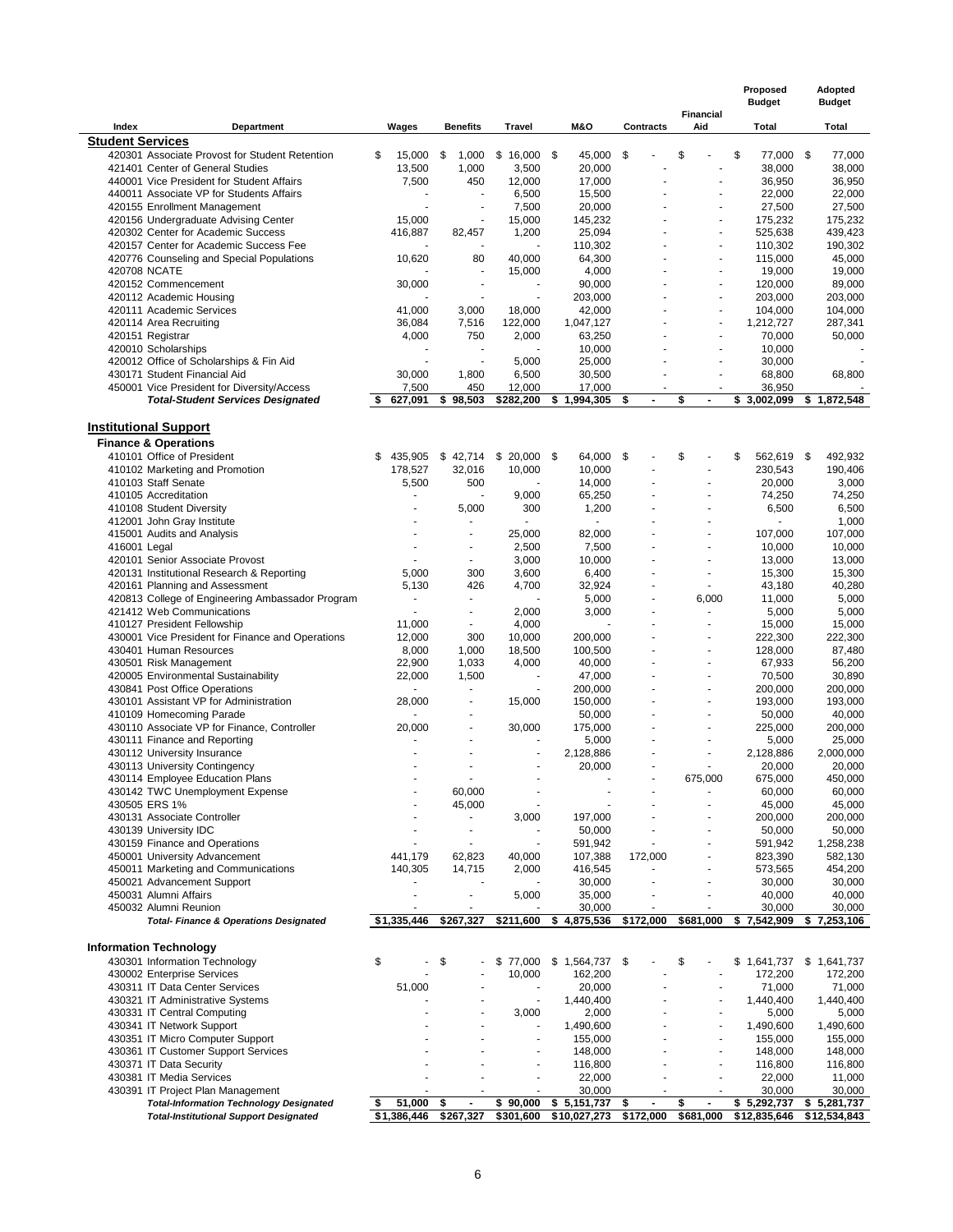|                                                        |                      |                      |               |                  |                      |                      |    | Proposed                    | Adopted       |
|--------------------------------------------------------|----------------------|----------------------|---------------|------------------|----------------------|----------------------|----|-----------------------------|---------------|
|                                                        |                      |                      |               |                  |                      |                      |    | <b>Budget</b>               | <b>Budget</b> |
| Index<br><b>Department</b>                             | Wages                | <b>Benefits</b>      | <b>Travel</b> | <b>M&amp;O</b>   | <b>Contracts</b>     | <b>Financial Aid</b> |    | Total                       | Total         |
| <b>Operation &amp; Maintenance of Plant</b>            |                      |                      |               |                  |                      |                      |    |                             |               |
| 430201 Associate VP Facilities Management              | \$<br>28,000         | \$<br>4,250          | \$<br>5.800   | \$<br>192,039    | \$                   | \$                   | \$ | 230,089                     | \$<br>134,000 |
| 430203 Design and Construction                         |                      |                      | 5.000         | 20.000           |                      | ä,                   |    | 25.000                      | 334,000       |
| 430231 Custodial Services                              |                      |                      |               | 334.000          |                      |                      |    | 334.000                     | 334.000       |
| 439231 Campus Custodial Services                       |                      |                      | ä,            | (150.000)        |                      | $\overline{a}$       |    | (150.000)                   | (150,000)     |
| 430241 Grounds Maintenance                             | 50.000               | 1.000                |               | 670,000          |                      | $\overline{a}$       |    | 721,000                     | 720,000       |
| 430204 Building Maintenance                            |                      |                      | ä,            | 2,200,000        |                      | $\overline{a}$       |    | 2,200,000                   | 1,500,000     |
| 439204 Campus Building Maintenance                     |                      |                      | ä,            | (900,000)        |                      | ä,                   |    | (900,000)                   | (900,000)     |
| 430235 Special Events                                  | 131,408              | 27,074               | ÷             |                  |                      | ÷                    |    | 158,482                     | 150,201       |
| 430611 Campus Security                                 | 722,000              | 53,265               | 17,000        | 140.000          |                      |                      |    | 932,265                     | 297,000       |
| <b>Total-Plant Designated</b>                          | 931,408              | \$<br>85,589         | \$<br>27,800  | \$2,506,039      | \$                   | \$<br>$\blacksquare$ | \$ | 3,550,836                   | \$2,419,201   |
|                                                        |                      |                      |               |                  |                      |                      |    |                             |               |
| <b>Scholarships</b>                                    |                      |                      |               |                  |                      |                      |    |                             |               |
| 430172 Graduate Setaside                               | \$                   | \$                   | \$            | \$<br>ä,         | \$                   | \$<br>250,000        | \$ | 250,000                     | \$<br>200,000 |
| 430173 Under Graduate Setaside                         |                      |                      |               |                  |                      | 4,500,000            |    | 4,500,000                   | 4,000,000     |
| 420010 University Scholarship/5% BOT                   |                      |                      |               |                  |                      | 1,000,000            |    | 1,000,000                   | 850,000       |
| 430174 TPeg Scholarships                               |                      |                      |               |                  |                      | 2,812,846            |    | 2,812,846                   | 2,000,000     |
| 430613 Compliance Scholarships                         |                      |                      |               |                  |                      | 750.000              |    | 750,000                     | 750,000       |
| 430614 High School Recruiting Grant                    |                      |                      |               |                  |                      | 100,000              |    | 100,000                     | 100,000       |
| 430615 Graduate Scholarships                           |                      |                      |               |                  |                      |                      |    |                             |               |
|                                                        |                      |                      |               |                  |                      | 1,650,000            |    | 1,650,000                   | 1,500,000     |
| 430616 Cardinal Scholarships                           |                      |                      |               |                  | ä,                   | 200,000              |    | 200,000                     | 200,000       |
| 430621 South Houston Recruitment Initiative            |                      |                      |               |                  |                      | 400,000              |    | 400,000                     | 100,000       |
| 430620 Texas Educator Scholarship                      |                      |                      |               |                  | ä,                   | 20,000               |    | 20,000                      | 20,000        |
| 430622 Transfer Excellence Scholarships                |                      |                      |               |                  |                      | 100,000              |    | 100,000                     |               |
| 430617 Mirabeau Scholarships                           |                      |                      |               |                  | $\blacksquare$       | 3,500,000            |    | 3,500,000                   | 3,500,000     |
| <b>Total-Scholarship Designated</b>                    | \$<br>$\blacksquare$ | \$<br>$\overline{a}$ | \$            | \$               | \$<br>$\blacksquare$ | \$15,282,846         |    | \$15,282,846                | \$13,220,000  |
| <b>Total Designated Budgeted Expenditures</b>          |                      |                      |               |                  |                      |                      |    |                             |               |
| <b>FY17</b>                                            | \$6,859,024          | \$1,284,807          | \$1,610,903   | \$20,681,727     | \$10,333,000         | \$16,361,716         |    | \$ 57,131,177               | \$52,358,495  |
| <b>FY16</b>                                            | \$6.484.232          | \$1,282,025          | \$1,488,740   | \$19,168,756     | \$<br>9.861.000      | \$<br>14,073,742     | S, |                             | \$52,358,495  |
|                                                        |                      |                      |               |                  |                      |                      |    |                             |               |
| <b>Transfers Out</b>                                   |                      |                      |               |                  |                      |                      |    |                             |               |
| 430190 Mand Transfer Out Debt Service                  | \$                   | \$                   | \$            | \$<br>196.150    | \$                   | \$                   | \$ | 196.150                     | 198,150       |
|                                                        |                      |                      |               |                  |                      |                      |    |                             | \$            |
| 430190 Mand Designated Tuition to Auxiliary            |                      |                      |               | 2,675,000        |                      | $\overline{a}$       |    | 2,675,000                   | 2,068,627     |
| 430190 Non-Mand Designated Tuition to E&G              |                      |                      |               | 19,378,663       |                      | $\blacksquare$       |    | 19,378,663                  | 18,327,127    |
| 430115 Non-Mand Transfer Out to TSUS System            |                      |                      | ٠             | 1,472,333        |                      | $\blacksquare$       |    | 1,472,333                   | 1,472,333     |
| 430190 Non-Mand Transfer to Athletics                  |                      |                      |               | 5,224,039        |                      | $\blacksquare$       |    | 5,224,039                   | 5,224,039     |
| 430190 Non-Mand Library Transfer to E&G                |                      |                      | ä,            | 100,000          |                      | J.                   |    | 100,000                     | 2,190,140     |
| 430541 Non-Mand Information Technology to E&G          |                      |                      | ÷             | 4,086,149        |                      | ÷                    |    | 4,086,149                   | 2,550,000     |
| <b>Total Designated Budgeted Transfers Out</b>         | \$                   | \$                   | \$<br>٠       | $$33,132,334$ \$ | ٠                    | \$<br>٠              |    | \$ 33,132,334 \$ 32,030,416 |               |
| <b>Total Designated Expenditures and Transfers Out</b> |                      |                      |               |                  |                      |                      |    |                             |               |

| EV47        | 6,859,024 | .284.807  | 1.610.903 | \$53.814.061 | 10.333.000 | 16.361.716 | 90.263.511 | 84.388.911 |
|-------------|-----------|-----------|-----------|--------------|------------|------------|------------|------------|
| <b>FY16</b> | 6.484.232 | 1.282.025 | 1.488.740 | \$51.199.172 | 9.861.000  | 14.073.742 |            | 84.388.911 |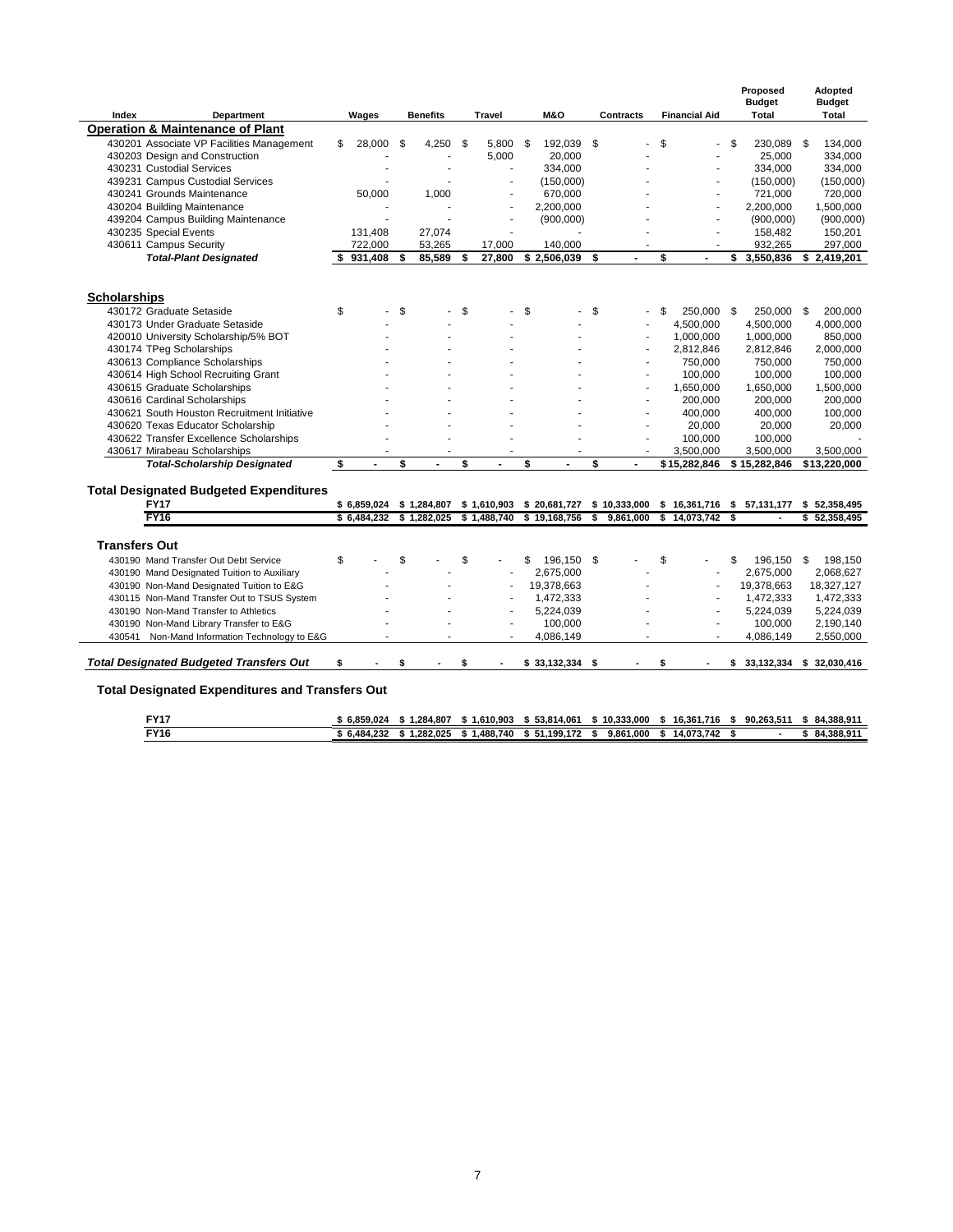Auxiliary Funds

Budgeted Expenditures & Transfers Out For Fiscal Year Ending August 31, 2017

 **FY 2017 FY 2016** 

|                         |                                           |               |                          |                |                      |                      |                                | Proposed<br><b>Budget</b> | <b>Adopted</b><br><b>Budget</b> |
|-------------------------|-------------------------------------------|---------------|--------------------------|----------------|----------------------|----------------------|--------------------------------|---------------------------|---------------------------------|
| Index                   | Department                                | Wages         | <b>Benefits</b>          | Travel         | <b>M&amp;O</b>       | <b>Financial Aid</b> | <b>Facilities</b>              | Total                     | Total                           |
|                         | <b>Auxiliary Expenditures</b>             |               |                          |                |                      |                      |                                |                           |                                 |
|                         | <b>Cardinal Village Housing</b>           |               |                          |                |                      |                      |                                |                           |                                 |
|                         | 641057 Cardinal Village Security          | 634,000<br>\$ | $$163,520$ \$            | $\blacksquare$ | \$<br>$\blacksquare$ | \$<br>$\blacksquare$ | \$<br>$\overline{\phantom{a}}$ | \$797,520                 | \$760,800                       |
|                         | 641055 Cardinal Village Operations        | 789,757       | 139,936                  | 8,000          | 1,855,965            | 13,000               | 2,004,064                      | 4,810,722                 | 3,577,857                       |
|                         | <b>Total- Housing Auxiliary</b>           | \$1,423,757   | \$303,456                | \$<br>8,000    | \$1,855,965          | \$<br>13,000         | \$2,004,064                    | \$5,608,242               | \$4,338,657                     |
|                         |                                           |               |                          |                |                      |                      |                                |                           |                                 |
| <b>Food Service</b>     |                                           |               | \$<br>$\overline{a}$     | $\overline{a}$ |                      |                      |                                |                           |                                 |
|                         | 647012 Food Services                      | \$<br>44,968  |                          | \$             | \$3,743,098          | \$<br>7,740          | \$<br>40,000                   | \$3,835,806               | \$3,743,098                     |
| <b>Health Center</b>    |                                           |               |                          |                |                      |                      |                                |                           |                                 |
|                         | 642061 Student Health Center              | 762,182<br>\$ | \$187,088                | \$15,000       | \$<br>378,131        | \$<br>$\blacksquare$ | \$<br>15,000                   | \$1,357,401               | \$1,324,036                     |
|                         |                                           |               |                          |                |                      |                      |                                |                           |                                 |
|                         | <b>Recreational Sports</b>                |               |                          |                |                      |                      |                                |                           |                                 |
|                         | 642031 Recreational Sports                | 902,605       | \$141,643                | \$<br>40,000   | \$<br>327,971        | \$<br>$\blacksquare$ | \$<br>200,000                  | \$1,612,219               | \$1,611,711                     |
|                         |                                           |               |                          |                |                      |                      |                                |                           |                                 |
| <b>Student Services</b> |                                           |               |                          |                |                      |                      |                                |                           |                                 |
|                         | 641028 Student Service Fee Administration | \$<br>140,922 | \$36,905                 | \$19,994       | \$<br>222,497 \$     |                      | \$                             | \$<br>420,319             | 400,227<br>\$                   |
|                         | 645001 Career and Testing Center          | 388,528       | 73,275                   | 10,000         | 54,750               |                      | ä,                             | 526,553                   | 501,804                         |
|                         | 641023 University Press                   | 127,185       | 32,028                   | 4,750          | 40,904               |                      | L.                             | 204,867                   | 200,881                         |
|                         | 641002 Orientation                        | 49,400        | $\overline{a}$           | 4,500          | 109,100              |                      | $\blacksquare$                 | 163,000                   | 163,000                         |
|                         | 641020 Student Organization Cosponsor     |               |                          | 6,000          | 49,000               |                      | ä,                             | 55,000                    | 55,000                          |
|                         | 641026 Shuttle Service                    | 45,700        |                          |                | 4,400                |                      | ÷,                             | 50,100                    | 50,100                          |
|                         |                                           |               |                          | $\overline{a}$ | 30.000               |                      | ÷                              | 30.000                    | 30,000                          |
|                         | 641015 Major Events                       |               |                          |                |                      |                      | ä,                             |                           |                                 |
|                         | 641001 Student Gov Association            | 22,200        |                          | 4,000          | 43,800               |                      |                                | 70,000                    | 70,000                          |
|                         | 641022 Lecture Series                     |               |                          |                | 40,000               |                      |                                | 40,000                    | 40,000                          |
|                         | 641003 International Student Council      |               | $\blacksquare$           | $\sim$         | 8,200                |                      | $\sim$                         | 8,200                     | 8,200                           |
|                         | 641011 Greek Council                      | 21,974        | 5,000                    | 4,392          | 15,634               |                      | $\overline{\phantom{a}}$       | 47,000                    | 47,000                          |
|                         | 641004 Leadership Development             | 10,000        |                          | 7,000          | 50,000               |                      | ä,                             | 67,000                    | 67,000                          |
|                         | 641053 Cardinal Welcome Week              | 419           | 61                       |                | 19,521               |                      | $\overline{\phantom{a}}$       | 20,000                    | 20,000                          |
| 641006 Band             |                                           | 2,000         | 250                      | 8,000          | 42,064               | 150,000              | ä,                             | 202,314                   | 102,314                         |
|                         | 641007 Cardinal Singers                   | 900           | 225                      |                | 12,530               | 2,100                | ä,                             | 15,755                    | 15,755                          |
| 641009 Choir            |                                           | 240           | $\sim$                   | 300            | 26,550               | 25,000               | $\overline{\phantom{a}}$       | 52,090                    | 52,090                          |
| 641010 Drama            |                                           | 634           | $\overline{\phantom{a}}$ | 5,000          | 13,799               |                      | $\blacksquare$                 | 19,433                    | 19,433                          |
|                         | 641012 Dance Company                      |               | $\blacksquare$           | 2,500          | 4,651                |                      | $\overline{\phantom{a}}$       | 7,151                     | 7,151                           |
|                         | 641013 Pep Band                           | 7,750         | 375                      | 572            | 7,315                | 11,500               | $\blacksquare$                 | 27,512                    | 27,512                          |
|                         | 641017 Jazz Band                          |               | $\blacksquare$           | 200            | 8,147                |                      | ä,                             | 8,347                     | 8,347                           |
| 641018 Opera            |                                           | 6,958         | 661                      | 650            | 3,130                | 2,500                |                                | 13,899                    | 13,899                          |
|                         | 641019 Orchestra                          | 650           | 75                       |                | 8,288                | 1,500                | $\overline{\phantom{a}}$       | 10,513                    | 10,513                          |
|                         | 641030 Marching Band                      | 9,276         | 1,625                    | 35,000         | 158,422              | 105,000              | $\overline{\phantom{a}}$       | 309,323                   | 116,461                         |
|                         |                                           |               |                          |                |                      |                      |                                |                           |                                 |
|                         | 641060 Cheerleaders                       | 41,200        | 14,420                   | 7,200          | 62,087               | 47,000               | $\overline{a}$                 | 171,907                   | 171,167                         |
|                         | 641063 Dance Team                         | 43,881        | 230                      | 12,900         | 13,970               | 60,000               | $\overline{\phantom{a}}$       | 130,981                   | 93,600                          |
|                         | 641035 Music Summer Clinic                | 18,167        | 3,246                    |                | 112,500              | 1,750                | $\blacksquare$                 | 135,663                   | 125,000                         |
|                         | 641065 Kemble, Gentry, and Shaw           |               |                          |                |                      | 2,400                | ä,                             | 2,400                     | 2,400                           |
|                         | 641066 Parents Council                    |               |                          | ÷.             | 10,000               |                      |                                | 10,000                    | 10,000                          |
|                         | 641067 Multicultural Programming          |               |                          | 400            | 17,600               |                      | $\blacksquare$                 | 18,000                    | 10,000                          |
|                         | 641064 Civic Engagement                   |               | $\blacksquare$           | ÷.             | 40,000               |                      | $\blacksquare$                 | 40,000                    | 23,380                          |
|                         | 641036 Choir Camp                         | 1,200         |                          |                | 78,800               |                      | ä,                             | 80,000                    | 80,000                          |
|                         | 630611 Campus Security                    | 149,362       | 30,458                   | 1,000          | 30,000               | ä,                   | $\overline{a}$                 | 210,820                   | 205,484                         |
|                         | 621042 Theatre and Dance                  |               |                          |                | 19,433               |                      |                                | 19,433                    | 19,433                          |
|                         | 630235 Special Events                     | 13,000        | 1,008                    |                | 33,000               |                      |                                | 47,008                    | 47,008                          |
|                         | 620407 LUPublishing                       | 150           |                          |                | 10,500               |                      |                                | 10,650                    | 10,650                          |
|                         | <b>Total-Student Services Auxiliary</b>   | \$1,101,697   | \$199,843                | \$134,358      | \$1,400,591          | \$<br>408,750        | \$<br>$\blacksquare$           | \$3,245,239               | \$2,824,809                     |
|                         |                                           |               |                          |                |                      |                      |                                |                           |                                 |
| <b>Athletics</b>        |                                           |               |                          |                |                      |                      |                                |                           |                                 |
|                         | 660003 Athletic Business Office           |               | 125,657 \$ 39,818 \$     | 2,000          | \$<br>50,160 \$      |                      | \$                             | \$<br>217,635             | 207,568<br>\$                   |
|                         | 660031 Athletic Development               | 155,275       | 31,925                   | 2,500          | 153,800              |                      |                                | 343,500                   | 343,500                         |
|                         | 660081 Athletic Training                  | 184,889       | 24,674                   | 3,000          | 297,200              | 40,000               |                                | 549,763                   | 546,067                         |
|                         | 660041 Athletic Academics Affairs         | 206,722       | 36,819                   | 4,000          | 9,450                |                      |                                | 256,991                   | 249,175                         |
|                         | 660006 Cardinal Club                      |               |                          |                | 22,500               |                      |                                | 22,500                    | 22,500                          |
|                         | 660082 Southland Conference               |               |                          |                | 43,800               |                      |                                | 43,800                    | 43,800                          |
|                         |                                           |               |                          |                |                      |                      |                                |                           |                                 |
|                         | 660071 Media Relations                    | 81,890        | 28,517                   | 3,000          | 46,900               |                      |                                | 160,307                   | 157,338                         |
|                         | 661027 Home Game                          | 135,658       | 2,000                    | 5,000          | 299,500              |                      |                                | 442,158                   | 442,158                         |
|                         | 660001 Athletics Director                 | 360,120       | 44,804                   | 5,000          | 60,000               | 300,000              |                                | 769,924                   | 459,435                         |
|                         | 660026 Championships                      | 25,000        |                          | 15,000         | 20,000               |                      |                                | 60,000                    | 60,000                          |
|                         | 660029 Athletic Video                     | 84,532        | 16,795                   | 2,000          | 30,000               | 9,900                |                                | 143,227                   | 140,935                         |
|                         | 660025 Strength Training                  | 78,500        | 20,235                   | 4,000          | 18,000               | 15,000               |                                | 135,735                   | 127,370                         |
|                         |                                           |               |                          |                |                      |                      |                                |                           |                                 |
|                         | Subtotal-Continued on Next Page           | \$1,438,243   | \$245,587                | \$<br>45,500   | \$1,051,310          | \$<br>364,900        | \$<br>$\blacksquare$           | \$3,145,541               | \$2,799,846                     |